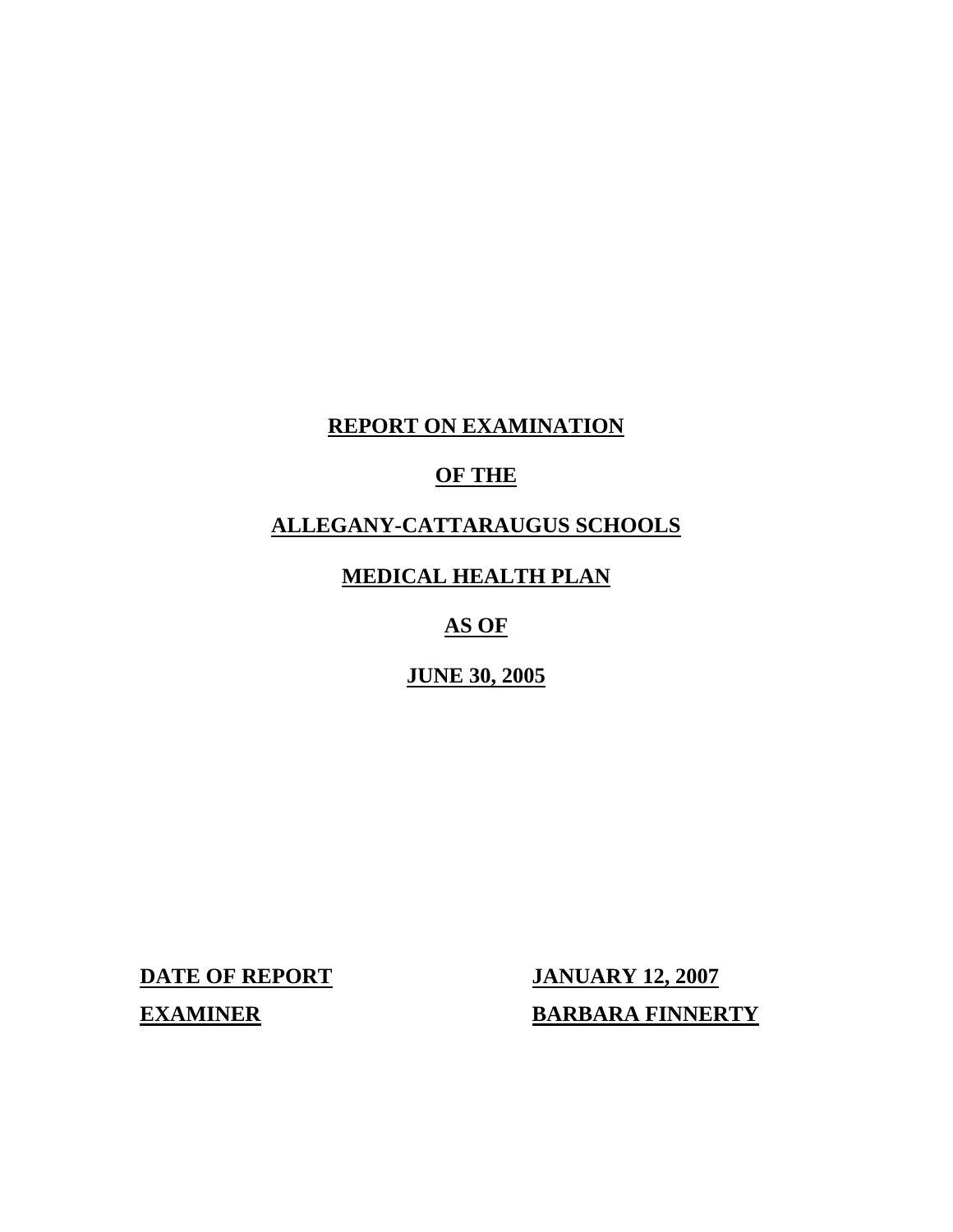# **TABLE OF CONTENTS**

## **ITEM NO**

## **PAGE NO.**

| 1.  | Scope of examination                                                                                                   | $\overline{2}$       |
|-----|------------------------------------------------------------------------------------------------------------------------|----------------------|
| 2.  | Executive summary                                                                                                      | 3                    |
| 3.  | Description of Plan                                                                                                    | $\overline{4}$       |
|     | A. Management<br>B. Territory and plan of operation<br>C. Reinsurance<br>D. Accounts and records                       | 5<br>11<br>12<br>13  |
| 4.  | <b>Financial Statements</b>                                                                                            | 14                   |
|     | A. Balance sheet<br>B. Statement of revenues and expenses<br>C. Net worth                                              | 14<br>15<br>16       |
| 5.  | Premiums receivable                                                                                                    | 17                   |
| 6.  | Claims payable                                                                                                         | 18                   |
| 7.  | Contingency reserves                                                                                                   | 18                   |
| 8.  | Market conduct activities                                                                                              | 18                   |
|     | A. Claims processing and payment practices<br>B. Community rating<br>C. Policy forms/benefits<br>D. Utilization review | 19<br>21<br>22<br>23 |
| 9.  | Compliance with Report on Organization                                                                                 | 24                   |
| 10. | Summary of comments and recommendations                                                                                | 26                   |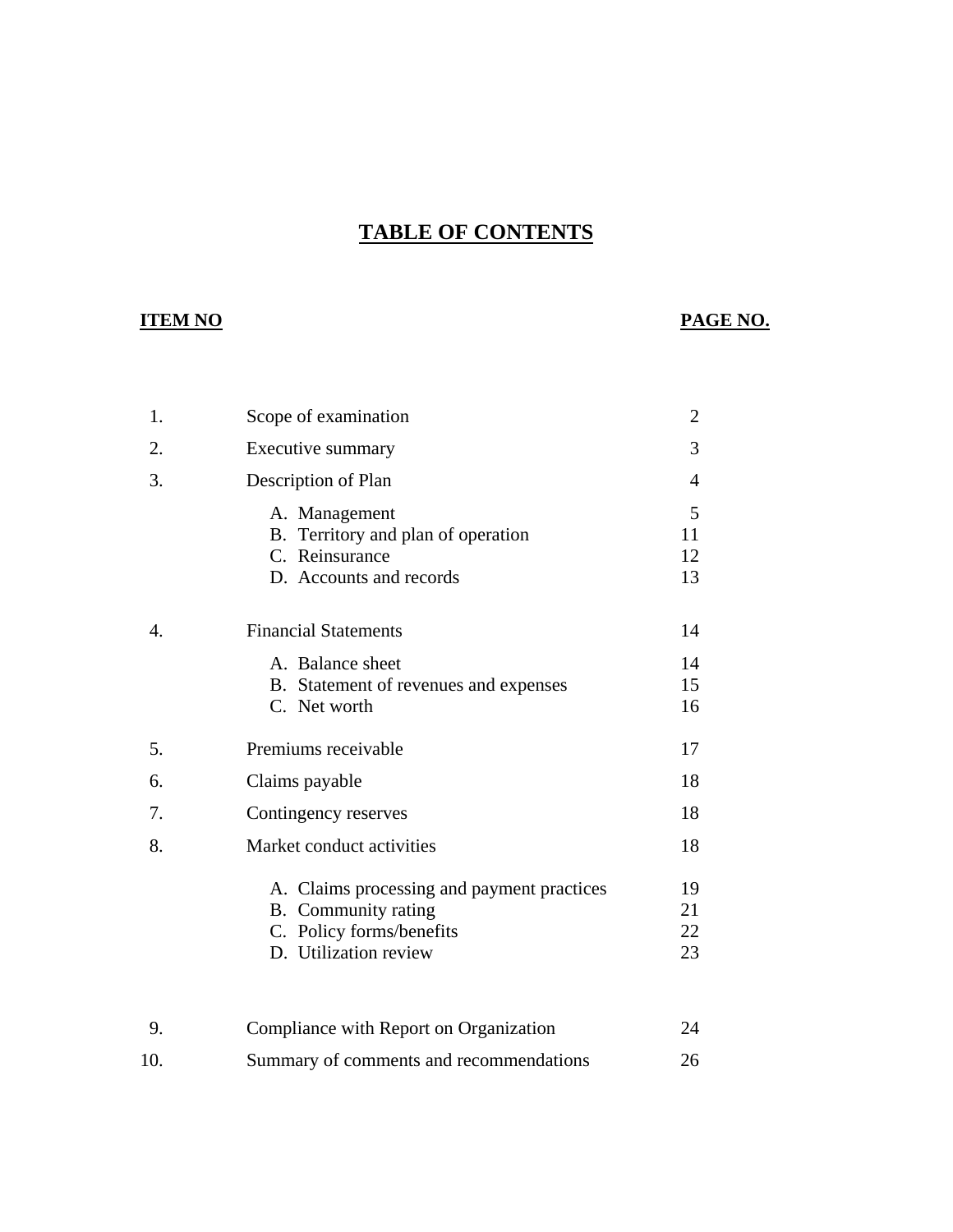

STATE OF NEW YORK INSURANCE DEPARTMENT 25 BEAVER STREET NEW YORK, NEW YORK, 10004

Eliot Spitzer Eric R. Dinallo Governor Acting Superintendent

January 12, 2007

Honorable Eric R. Dinallo Acting Superintendent of Insurance Albany, NY 12257

Sir:

 Pursuant to the requirements of the New York Insurance Law, and in compliance with the instructions contained in Appointment Number 22471 dated March 3, 2006, attached hereto, I have made an examination into the condition and affairs of Allegany-Cattaraugus Schools Medical Health Plan, as of June 30, 2005, a not-for-profit municipal cooperative health benefit plan licensed pursuant to the provisions of Article 47 of the New York Insurance Law. The following report is respectfully submitted.

The examination was conducted at the Plan's home office located at 1825 Windfall Road, Olean, New York.

Whenever the designation the "Plan" appears herein without qualification, it should be understood to refer to Allegany-Cattaraugus Schools Medical Health Plan.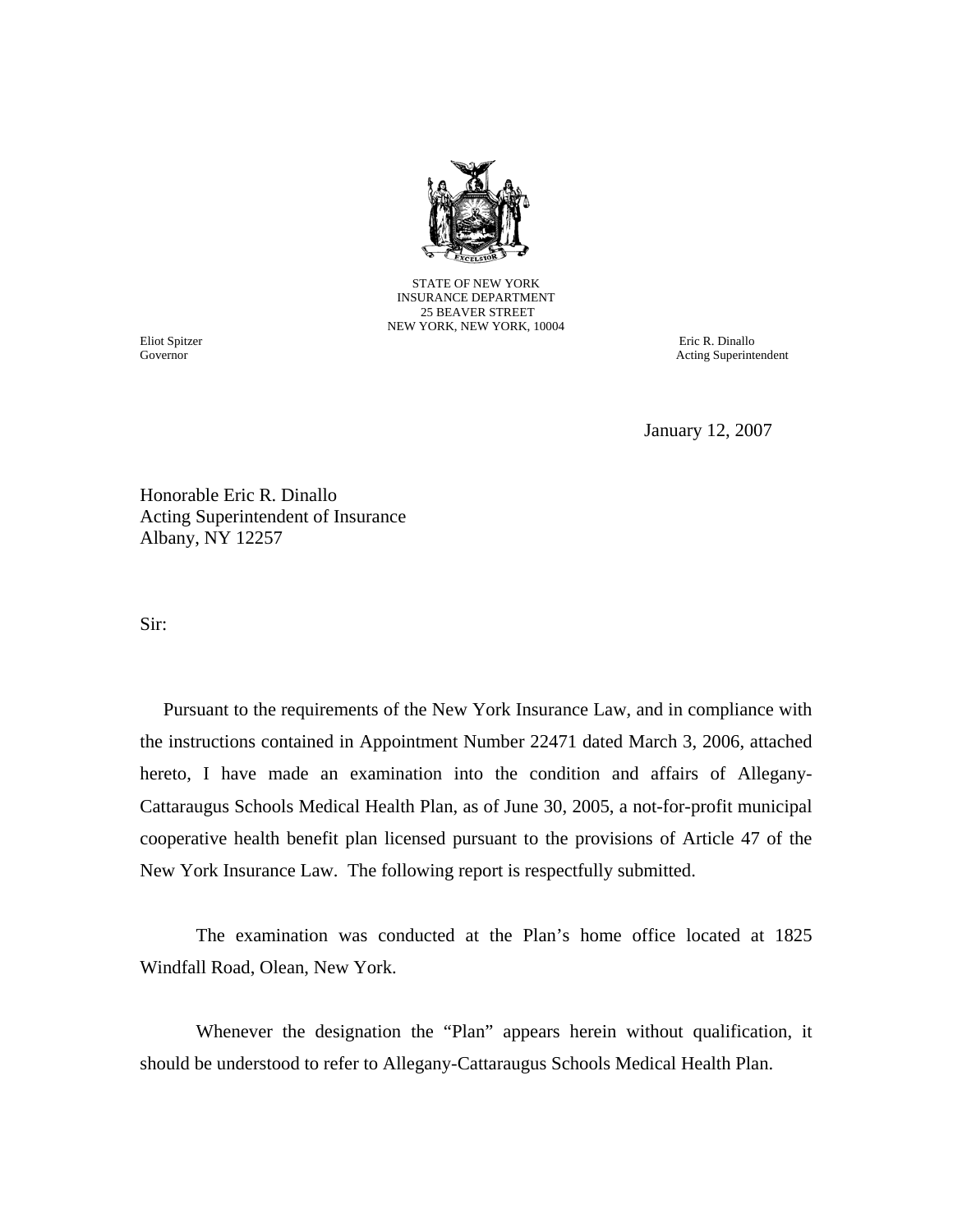#### **1. SCOPE OF EXAMINATION**

<span id="page-3-0"></span>The previous examination was conducted as of March 31, 2001. This examination covered the four year and three month period from April 1, 2001 through June 30, 2005. Transactions occurring subsequent to this period were reviewed where deemed appropriate by the examiner.

The examination comprised a complete verification of assets and liabilities as of June 30, 2005, in accordance with Statutory Accounting Principles, as adopted by the New York Insurance Department, a review of income and disbursements deemed necessary to accomplish such verification and utilized, to the extent considered appropriate, work performed by the Plan's independent certified public accountant. A review or audit was also made of the following items as called for in the Examiners Handbook of the National Association of Insurance Commissioners:

> History of the Plan Management and control Corporate records Fidelity bonds and other insurance Territory and plan of operation Growth of Company Business in force Loss experience Accounts and records Treatment of policyholders and claimants

A review was also made to ascertain what action was taken by the Plan with regard to comments and recommendations contained in the prior report on organization.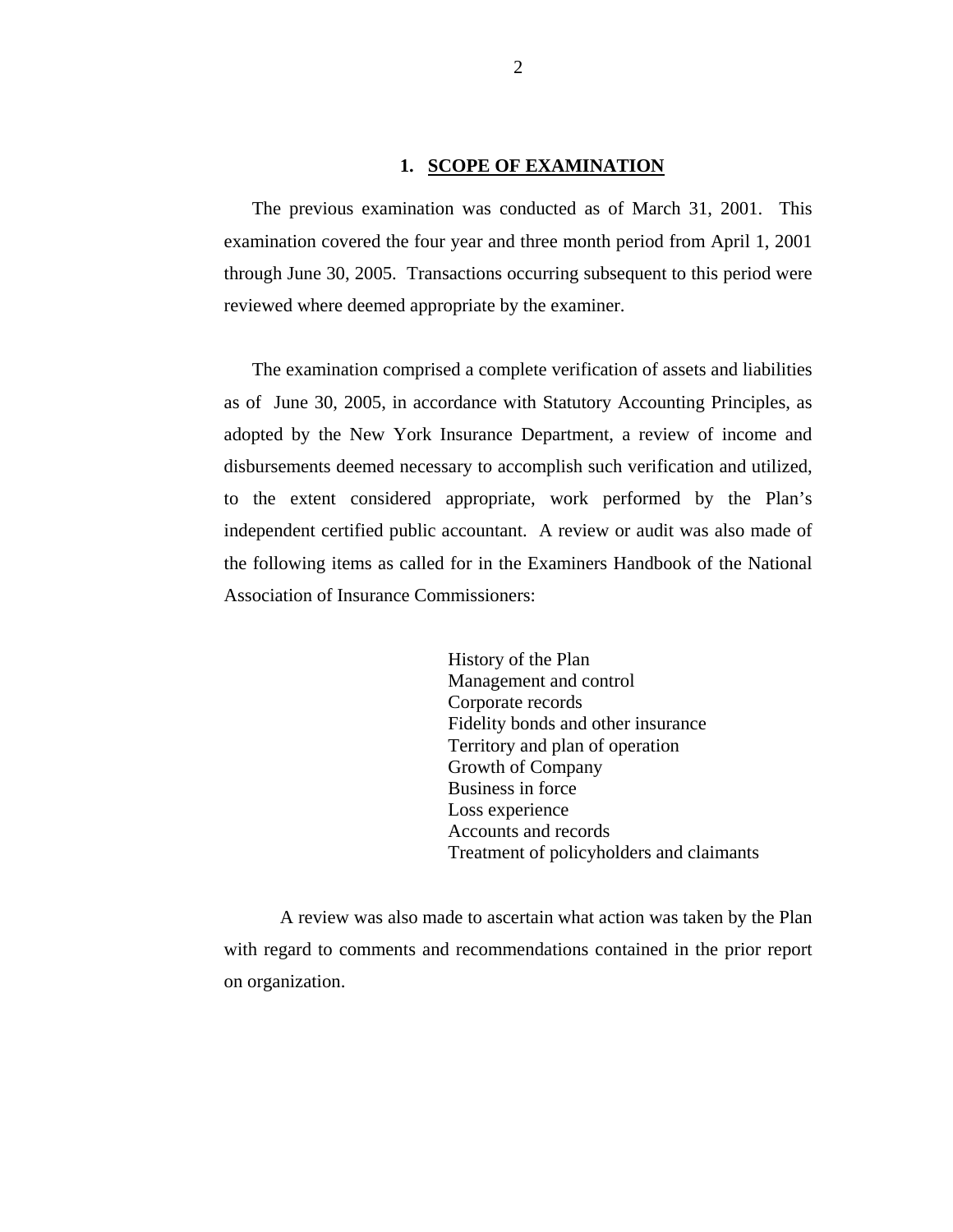<span id="page-4-0"></span>This report on examination is confined to financial statements and comments on those matters which involve departures from laws, regulations or rules, or that are deemed to require explanation or description.

#### **2. EXECUTIVE SUMMARY**

The results of this examination revealed certain operational deficiencies that directly impacted the Plan's compliance with the New York Insurance Laws and Regulations. Significant findings relative to this examination are as follows:

- That the Plan did not have formalized third party claims administrative agreements with Nova Healthcare Administrators, Inc. ("NOVA") and Express Scripts, in accordance with Section  $4705(d)(2)(A)$  of the New York Insurance Law.
- The Plan did not have in place a written administrative service agreement between Allegany-Cattaraugus BOCES and the Plan in accordance with Sections  $4705(d)(2)(A)$  of the New York Insurance Law and Department Regulation 33 (11 NYCRR 91.4).
- The Plan did not obtain a waiver from the New York Insurance Department relative to the non-maintenance of aggregate and specific stop-loss insurance coverage as required by Sections  $4707(a)(1) \& (2)$ of the New York Insurance Law.
- The Plan's third party claims administrator, NOVA, and employees of that entity assigned to process claims on behalf of the Plan did not maintain claims adjusters licenses as required by Section 2102(a)(1) and 2108(a)(3) of the New York Insurance Law.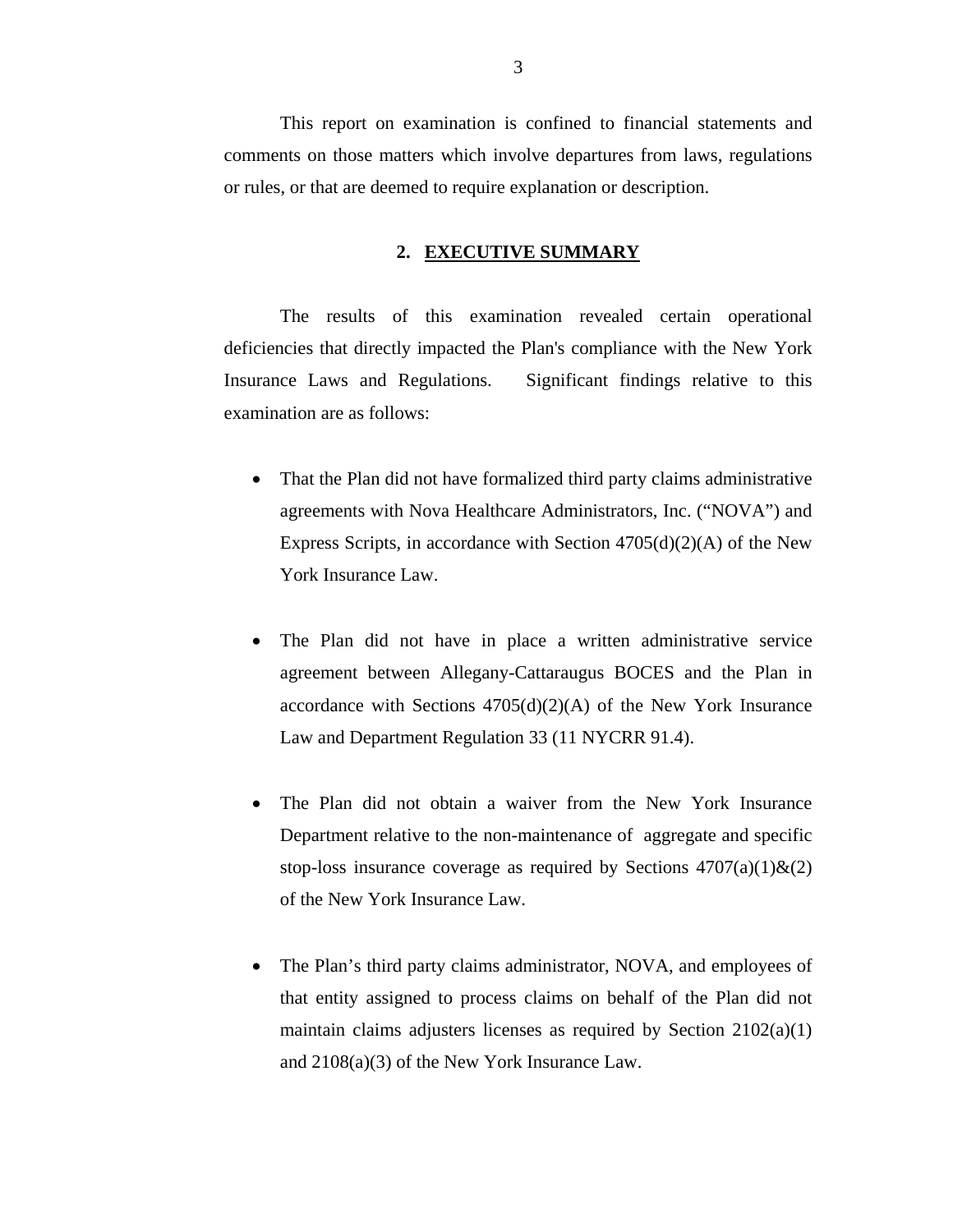- <span id="page-5-0"></span>• The Plan did not obtain approval from the New York State Insurance Department prior to offering the Plan and Summary Plan Description amendments to those documents relative to mandated benefits in accordance with Section 4709(b) of the New York Insurance Law.
- The Plan has not submitted the required reports to the New York Insurance Department in accordance with Section 4704(a)(8) of the New York Insurance Law.

### **3. DESCRIPTION OF THE PLAN**

The Board of Cooperative Educational Services Sole Supervisory District of Cattaraugus, Allegany, Erie and Wyoming Counties (BOCES) and its twenty-two member school districts (plan participants) commenced business on February 2, 1982. The Plan is a Municipal Cooperative Health Benefit Plan licensed under Article 47 of the New York Insurance Law. In accordance with the Municipal Cooperative Agreement, each of the participants have agreed to share the costs and assume the liabilities for hospital, surgical, prescription drug, and major medical benefits provided under the Plan. Administration for the Plan is provided by Cattaraugus-Allegany BOCES, one of the Plan's members.

There are currently 22 school districts and one BOCES participating in the Plan. The Plan participants are as follows:

| Allegany-Limestone Central CSD | Hinsdale CSD                   |
|--------------------------------|--------------------------------|
| <b>Andover Central CSD</b>     | Olean City CSD                 |
| <b>Belfast Central CSD</b>     | Pioneer CSD                    |
| <b>Bolivar-Richburg CSD</b>    | Portville CSD                  |
| Cattaraugus-Allegany BOCES     | Randolph Academy Union Free SD |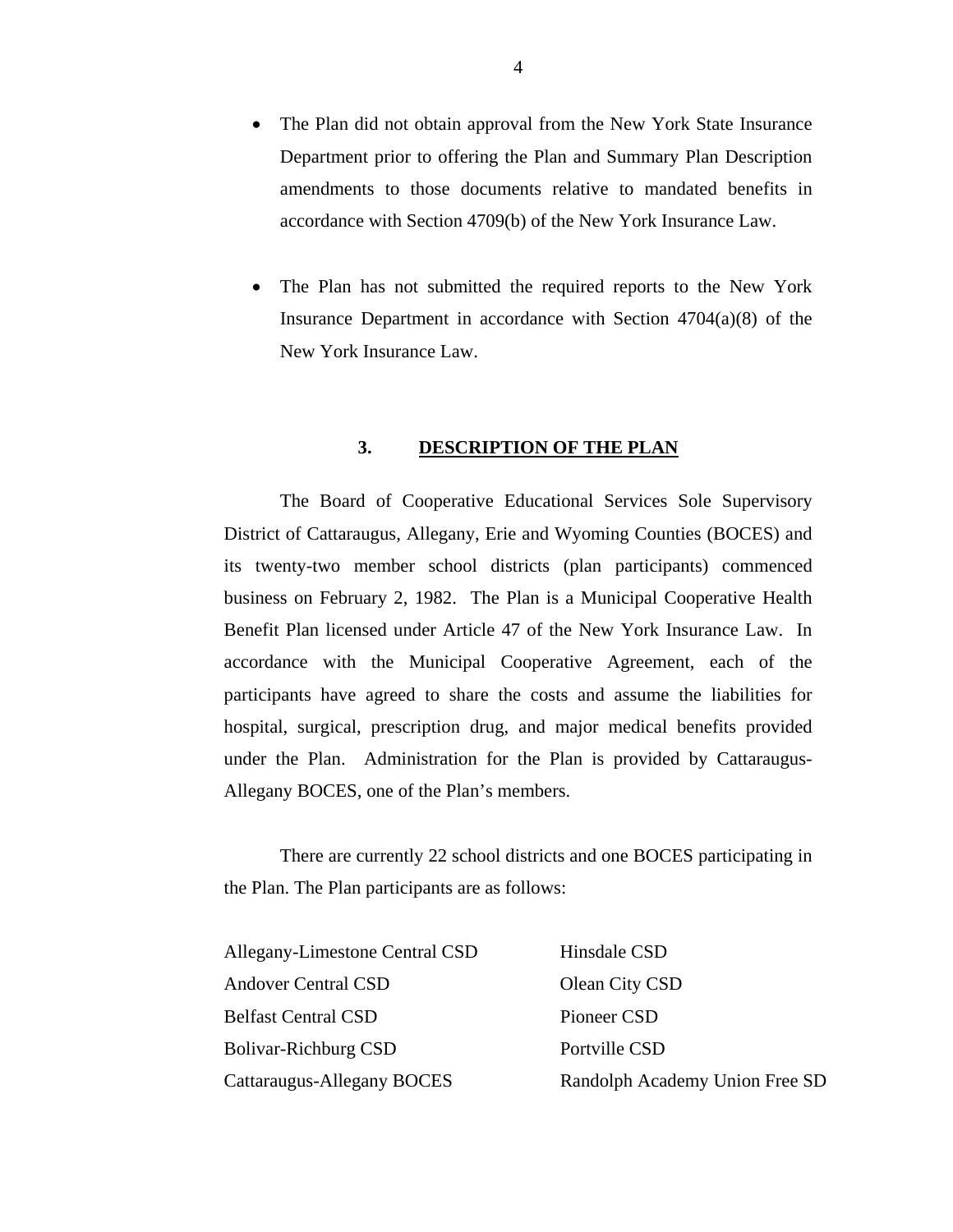Cattaraugus-Little Valley CSD Randolph CSD Cuba-Rushford Central CSD Salamanca City CSD Ellicottville CSD Scio CSD Fillmore CSD Wellsville CSD Franklinville CSD West Valley CSD Friendship CSD Whitesville CSD Genesee Valley Central CSD

## A. **Management**

Pursuant to the Municipal Cooperative Agreement and its by-laws, management of the Plan is vested in the Governing Board comprised of one representative from each participating school district, including BOCES. The governing board of the Plan as of June 30, 2005 was as follows:

#### **Governing Board**

| <b>Name</b>                      | <b>Municipality</b>                  |  |  |
|----------------------------------|--------------------------------------|--|--|
| Stephen Troskosky                | Allegany-Limestone Central SD        |  |  |
| William Berg                     | <b>Andover Central SD</b>            |  |  |
| Robert D'Angelo                  | <b>Belfast Central SD</b>            |  |  |
| Joseph DeCerbo                   | <b>Bolivar-Richburg Central SD</b>   |  |  |
| <b>Thomas Nickle</b>             | Cattaraugus-Allegany BOCES           |  |  |
| Louis McIntosh                   | Cattaraugus-Little Valley Central SD |  |  |
| Anne Brungard                    | Cuba-Rushford Central SD             |  |  |
| Patricia Haynes                  | <b>Ellicottville Central SD</b>      |  |  |
| David Hanks                      | <b>Fillmore Central SD</b>           |  |  |
| Terence Dolan                    | Franklinville Central SD             |  |  |
| <b>Robert Mountain (Interim)</b> | Friendship Central SD                |  |  |
| Michael Taylor                   | Genesee Valley Central SD            |  |  |
| Dennis Senn                      | Hinsdale Central SD                  |  |  |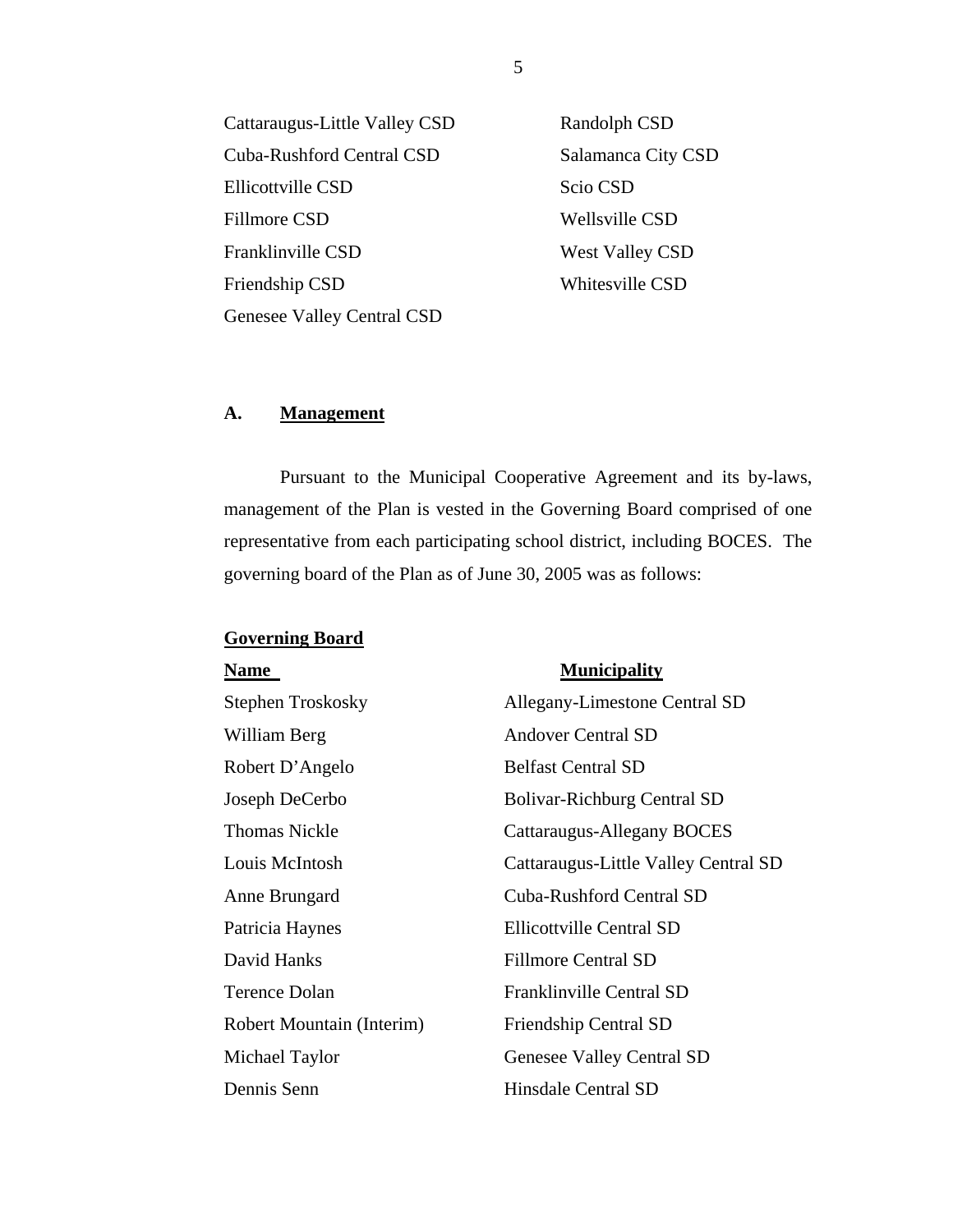| Mark Ward                | Olean City SD                  |
|--------------------------|--------------------------------|
| Jeffrey Bowen            | <b>Pioneer Central SD</b>      |
| Peter Tigh               | <b>Portville Central SD</b>    |
| John Hogan               | Randolph Academy Union Free SD |
| Sandra Craft             | Randolph Central SD            |
| Raymond Cenni (Interim)  | Salamanca City SD              |
| Michael McArdle          | Scio Central SD                |
| Dr. Byron Chandler       | <b>Wellsville Central SD</b>   |
| <b>Edward Ahrens</b>     | <b>West Valley Central SD</b>  |
| Charles Cutler (Interim) | <b>Whitesville Central SD</b>  |

According to the By-Laws, the Governing Board shall meet quarterly and call special meetings at any time upon 72 hours written notice. The governing board scheduled regular quarterly meetings during the period under examination. The minutes of all meetings of the governing board were reviewed. All such meetings were well attended.

Each of the Participants appointed both the school district superintendent and a designee. In practice either one or the other appointee of the Participant attended the Board meeting. However, the provision within the Municipal Cooperative Agreement that describes the procedures under which governing board members are chosen is located on page 2, item 2 of that Agreement. Item 2 of the Municipal Cooperative Agreement states in part as follows:,

> "The governing body of the Plan shall be a Board of Directors comprised of the chief executive officer or other designated officer of each Participant…"

In addition, Article I, Item B of the Plan's by-laws states in part as follows: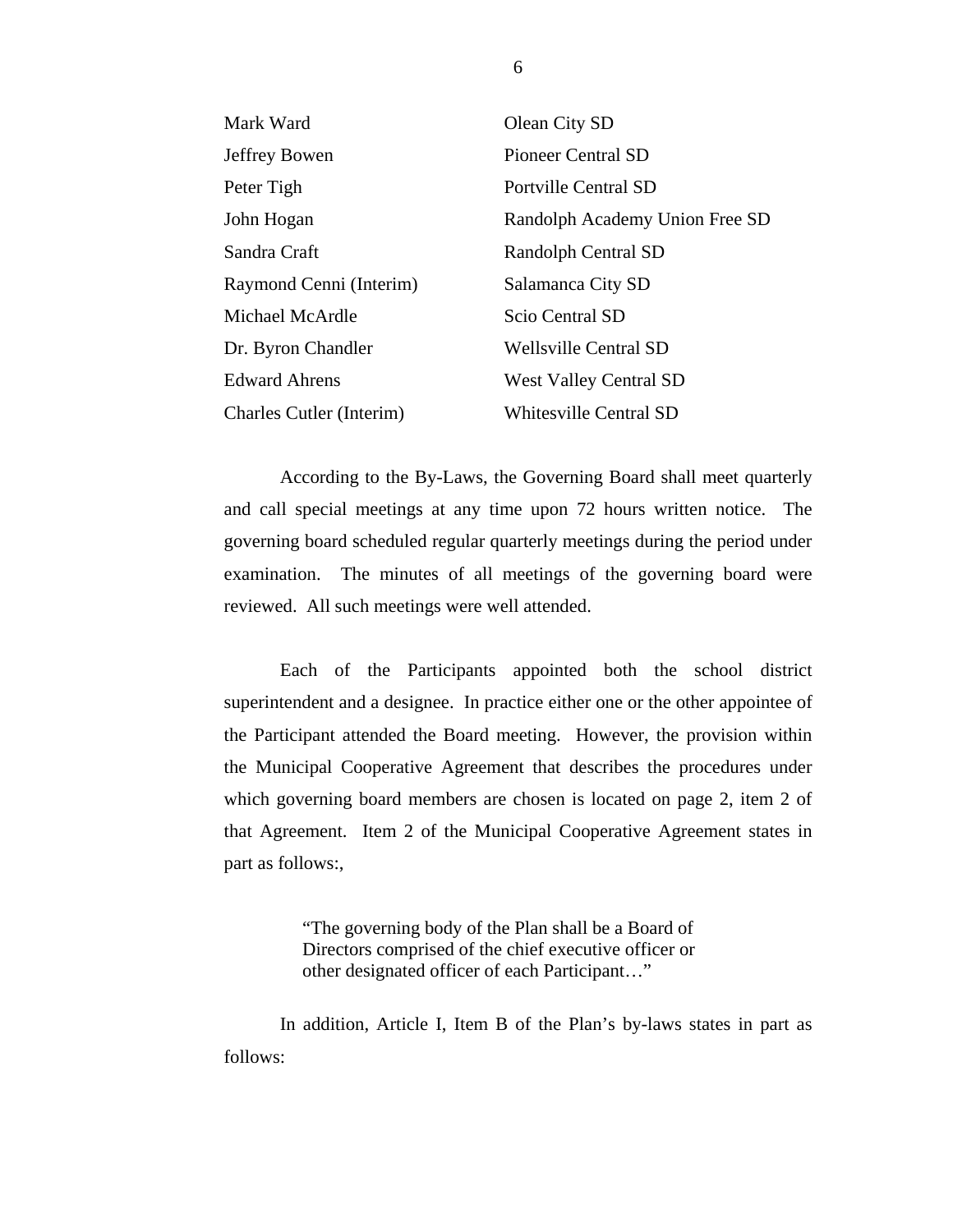"The Board of Directors of the Plan shall be comprised of one representative form each Participant, which shall be the chief executive officer or other designated officer of the Participant…"

It is recommended that the Plan amend its Municipal Cooperative Agreement and by-laws to reflect the current practice of allowing either the Superintendent or Superintendent's designee to attend Board of Director meetings.

The principal officers of the Plan as of June 30, 2005 are as follows:

| <b>Officers</b>   | <b>Title</b>                   |
|-------------------|--------------------------------|
| Dennis Senn       | President                      |
| Stephen Troskosky | Secretary                      |
| Thomas C. Potter  | <b>Chief Financial Officer</b> |

The Board of Governors has designated Linda Quick as the Attorneyin-Fact and custodian for all Plan reports, records, and statements.

The Plan provides medical coverage through self-insurance administered by a third party administrator in accordance with the Summary Plan Description to covered employees, retirees and their eligible dependents as defined in the plan booklet. The Plan has purchased a hospital (only) insurance policy from Blue Cross and Blue Shield of Western New York for the benefit of its participants' members.

As of June 30, 2005, the Plan had entered into the following agreements for services.

> • North American Administrators, Inc. ("NAA") provided third party claims administrative services for specified employee benefits in force through December 31, 2004 relative to Plan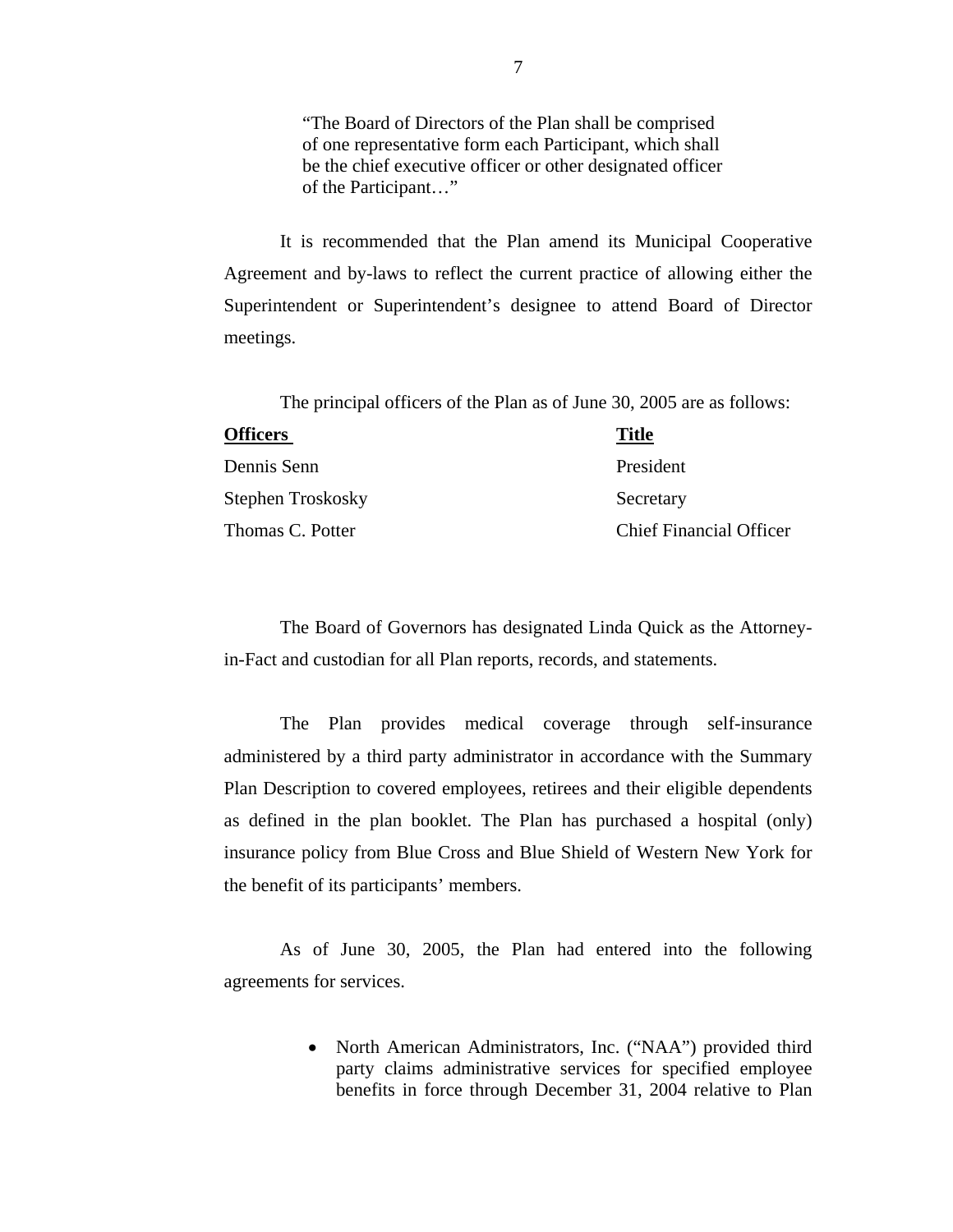members. NAA provided the Plan with access to its PPO network, North American Preferred as well as pharmacy administration for the Pharmacy Benefit Manager ("PBM"), Express Scripts. NAA also, provided utilization review services, intensive case management review services and consultation services regarding operations of the Plan.

- Effective January 1, 2005 Nova Healthcare Administrators, Inc. ("NOVA"), a wholly owned subsidiary of Independent Health Corporation, provides third party claim administrative services limited to Wrap Around Major Medical Services to participants of the Plan. In addition, NOVA provides the Plan with access to its provider network. NOVA, also establishes utilization management criteria for review of medical and pharmacy authorizations and claims; NOVA acts as the pharmacy administrator for the PBM, Express Scripts (i.e. Express Scripts provides access to their retail pharmacy network and mail order pharmacy services, and adjudicates all prescription claims at the pharmacy level in accordance with the Plan. Express Script invoices NOVA for the costs associated with the prescription claims).
- Effective July 1, 2004, BlueCross BlueShield of Western New York, a division of HealthNow New York Inc. ("Health Plan"), provides to the Plan a fully insured POS Group Plan with an endorsement that eliminates the requirement for referrals. Effective July 1, 2005, Health Plan provides two fully insured options: a POS Group Plan or a Hospital Benefits Contract. The POS Group Plan includes two endorsements, one that eliminates referral requirements for in-network benefits, and the other that eliminates the co-payment requirement for pediatric visits to PCP for dependents up to age 19. The Hospital Benefits Contract is endorsed to include inpatient treatment of alcoholism and substance abuse and out-of-area hospital benefits.
- Mercer Human Resource Consulting, Inc. ("Mercer") provided the following services through June 30, 2005: development of premium rates and performance of actuarial certifications of reserves as required by NYIL Article 47; assistance with negotiating carrier administration fees and performance guarantees. In addition, Mercer consulted with the Plan relative to the Plan's compliance with statutes, regulations and rules, and recommended plan design changes when needed. Mercer, also, assisted with the implementation of plan design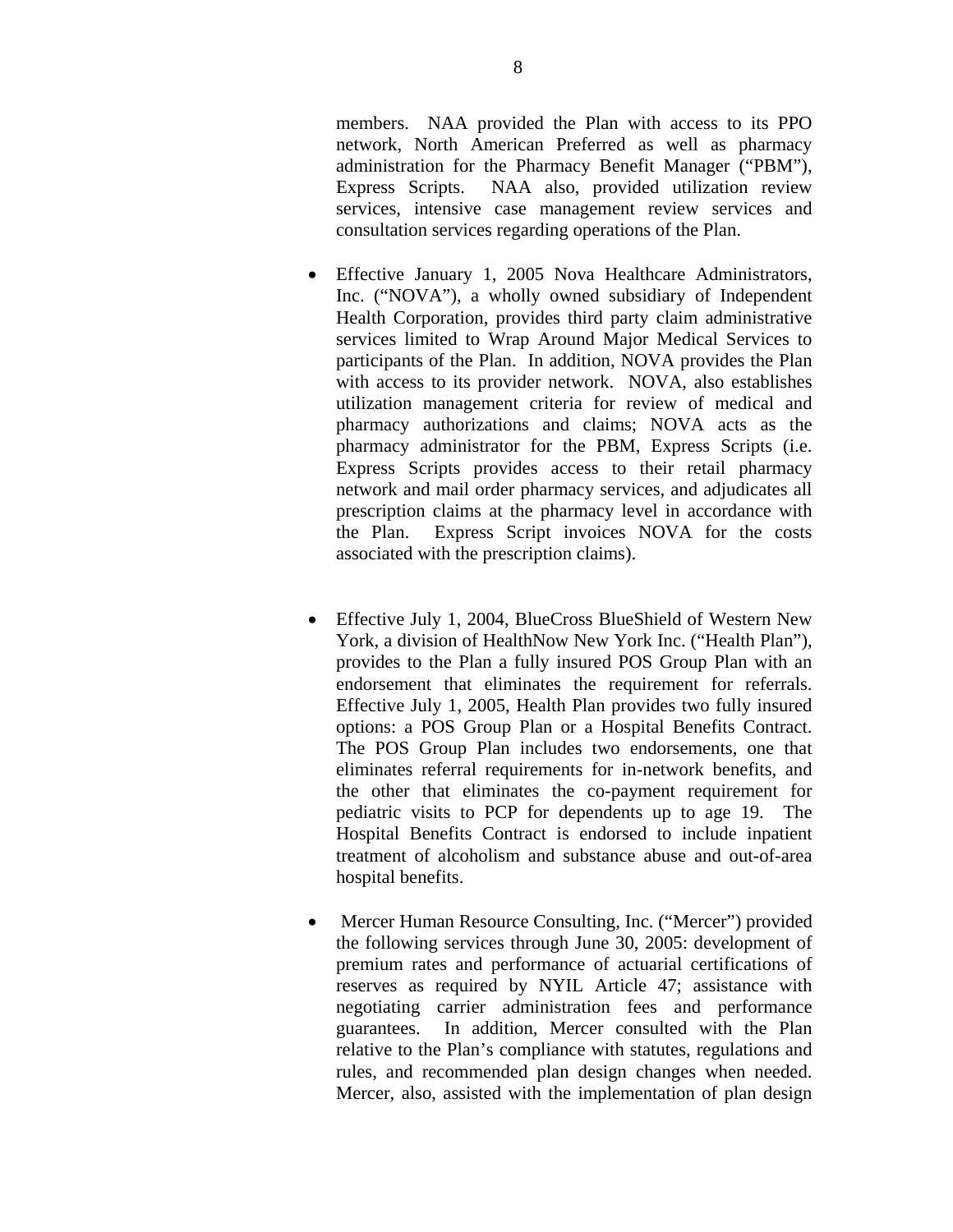changes (i.e. negotiating the change with the current vendor or developing employee communication strategies).

• Effective July 1, 2005, Gilroy Kernan & Gilroy, Inc. ("GKG") provides the following services: analysis of plan experience, utilization data, and recommendations; preparation of monthly financial summary reports to monitor plan costs and claim activity; and development and implementation of new plan options or plan design changes. GKG also, updates the Plan Documents and Summary Plan Description ("SPD's") booklets in accordance with new or changing regulations including recommendations in response to Medicare Part D legislation. Also, GKG provides financial support services, including but not limited to: calculating premium rates, reserve setting, and budgeting. In addition, GKG suggests cost control initiatives including the appropriateness of alternative health care strategies and programs, and negotiates renewal rates and service contracts with vendors.

As noted above, effective January 1, 2005, the Plan changed third party claims administrators. The Plan had contracted with North American Administrators ("NAA") through June 30, 2005 to provide services for claims incurred prior to January 1, 2005. As of January 1, 2005, the Plan contracted with Nova Healthcare Administrators, Inc., ("NOVA") an administrator of self-funded groups and subsidiary of Independent Health Corporation, Inc., to process the Plan's medical and administer the prescription drug claims. The Plan also utilizes Express Scripts, Inc. to process the prescription claims which are administered through NOVA third party administrators. Effective July 1, 2005, the Plan contracted with Gilroy, Kernan, & Gilroy (GKG) to perform the services previously provided by Mercer.

The third party claim administrative agreement with NOVA, as of the date of the examination, was only in draft form and not signed by either party to the agreement. In addition, a provision within the draft agreement with NOVA states in part, "…where NOVA acts as an intermediary only, the administrative charges are determined by a "third party" (i.e. …prescription drug companies, etc.) and not under NOVA's control." Therefore NOVA acts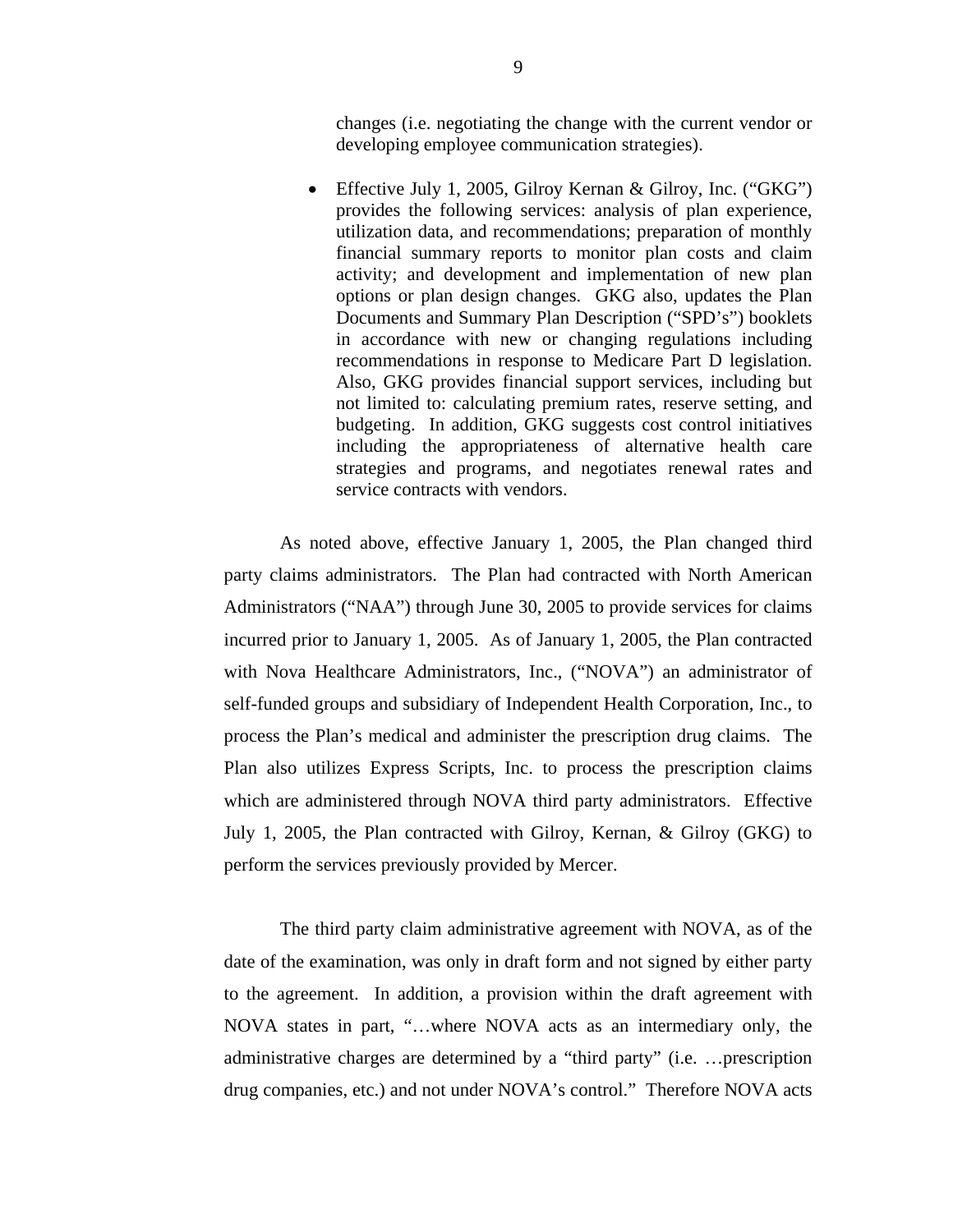as an administrator for Express Scripts. The draft agreement with NOVA must be formalized in accordance with Section  $4705(d)(2)(A)$  of the New York Insurance Laws which states in part, :

> (d) …the governing board: (2) may enter into an agreement with a contract administrator or other service provider…to receive, investigate, recommend, audit, approve or make payment of claims under the municipal cooperative health benefit plan, provided that: (A) the charges, fees and other compensation for any contracted services shall be clearly stated in written administrative services contracts…

It is recommended that the Plan formalize and cause to be executed by all subject parties third party claims administrative agreement(s) with NOVA and Express Scripts in accordance with Section  $4705(d)(2)(A)$  of the New York Insurance Law.

Mercer performed the actuarial certification of the loss reserves during the examination until June 30, 2005. Gilroy, Kernan, & Gilroy did not provide this service. It was not known by the Plan, when it entered into a contract for specified services with Gilroy, Kernon & Gilroy (GKG) that GKG did not provide actuarial services which resulted in a delay in the submission to this Department of the Plan's actuarial certification of reserves as of December 31, 2005. EBS Benefit Solutions, Inc. ("EBS") was subsequently retained by the Plan to provide the annual actuarial certification of compliance regarding the Plan's reserves for fiscal year June 30, 2005.

Cattaraugus-Allegany BOCES provides administrative services for the Plan however, does not have a formal written service agreement or cost allocation basis. New York State Insurance Department Regulation 33 (11 NYCRR 91.4) may be used as a guideline to allocate expenses incurred to the Plan. Department Regulation 33 (11 NYCRR 91.4) states in part,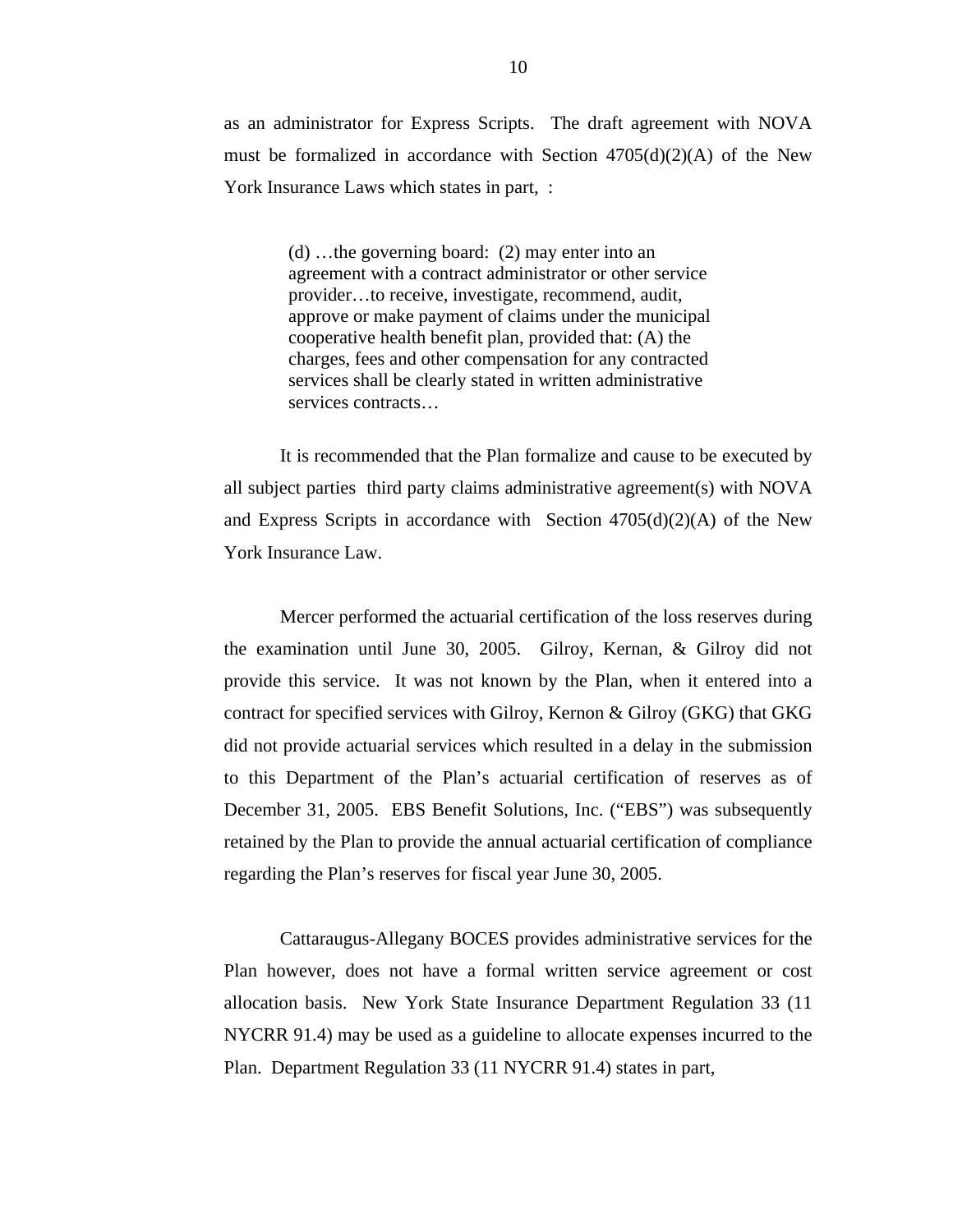(a)…(1)...an insurer may use only such methods of allocation in its distribution of …expenses...(2) … maintain records with sufficient detail to show fully:(i) the system actually used for allocation of income and expenses;(ii) the actual bases of allocation;(iii) the actual monetary distribution of the respective items of income, salaries, wages, expenses, and taxes to:(*a*) units of activity or functions, if any distribution is made on such basis,…(*c*) annual statement lines of business,(*d*) companies, and (*e*) a recapitulation and reconciliation of items (*a*) .., (*c*) and (*d*) with the insurer's books of account and annual statement.

It is recommended the Plan formulate a written administrative services agreement with Allegany-Cattaraugus BOCES that contains provisions relative to services provided, fees charged to Plan for such services and a shared cost allocation basis in accordance with Section  $4705(d)(2)(A)$  of the New York Insurance Law and Department Regulation 33 (11 NYCRR 91.4).

On November 1, 2001, the Plan was issued a Certificate of Authority pursuant to Article 47 of the New York State Insurance Law. The Certificate of Authority authorizes the Plan to conduct the business of a municipal cooperative health benefit plan in the counties of Cattaraugus, Allegany, Erie and Wyoming of this state.

#### **B. Territory and Plan of Operation**

The Plan provides health benefits in the counties of Cattaraugus, Allegany, Erie and Wyoming within New York State. The Plan's enrollment as of June 30, 2005 was 3,868. The Plan's enrollment during fiscal years 2002-2005 was as follows:

| Year                | 2002  | 2003       | 2004   | 2005   |
|---------------------|-------|------------|--------|--------|
| Enrollment          | 2,819 | 2.678      | 3,408  | 3,863  |
| Disenrollment Ratio |       | $(5.00)\%$ | 27.26% | 13.35% |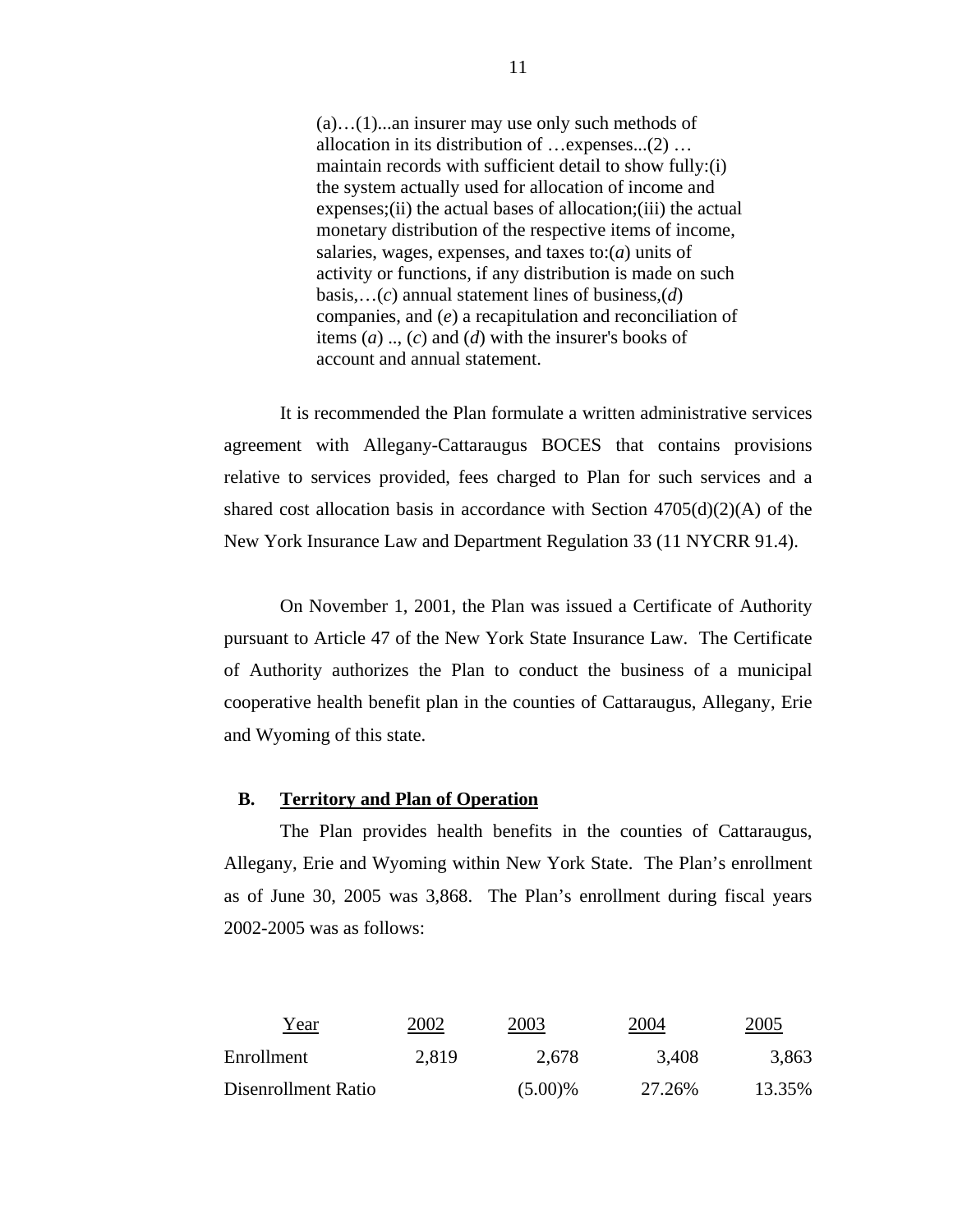<span id="page-13-0"></span>The Plan has recently experienced an increase in enrollment as a result of including contracts that are fully-insured, experienced-rated POS plan products that contain prescription coverage that is self-funded through Express Scripts.

#### **C. Reinsurance**

The Plan does not purchase stop-loss insurance coverage as required by Section 4707 of the New York Insurance Law. The Plan has requested a waiver from the stop-loss requirement for the self-funded portion of the Plan, to the New York State Insurance Department. New York Insurance Law section 4707 states in part as follows:

> "(a) The governing board of a municipal cooperative health benefit plan shall obtain and maintain on behalf of the plan a stop-loss insurance policy or policies delivered in this state and issued by a licensed insurer, providing:

 for the current fiscal year; and (1) aggregate stop-loss coverage with an annual aggregate retention amount or attachment point not greater than one hundred twenty-five percent of the amount certified by a qualified actuary to represent the expected claims of the plan

(2) specific stop-loss coverage with a specific retention amount or attachment point not greater than four percent of the amount certified by a qualified actuary to represent the plan's expected claims for the current fiscal year."

It is recommended the Plan obtain stop-loss insurance coverage as required by New York Insurance Law Section  $4707(a)(1)$  and Section 4707(a)(2) or formally apply to this Department for a waiver of such stop-loss insurance policy coverage.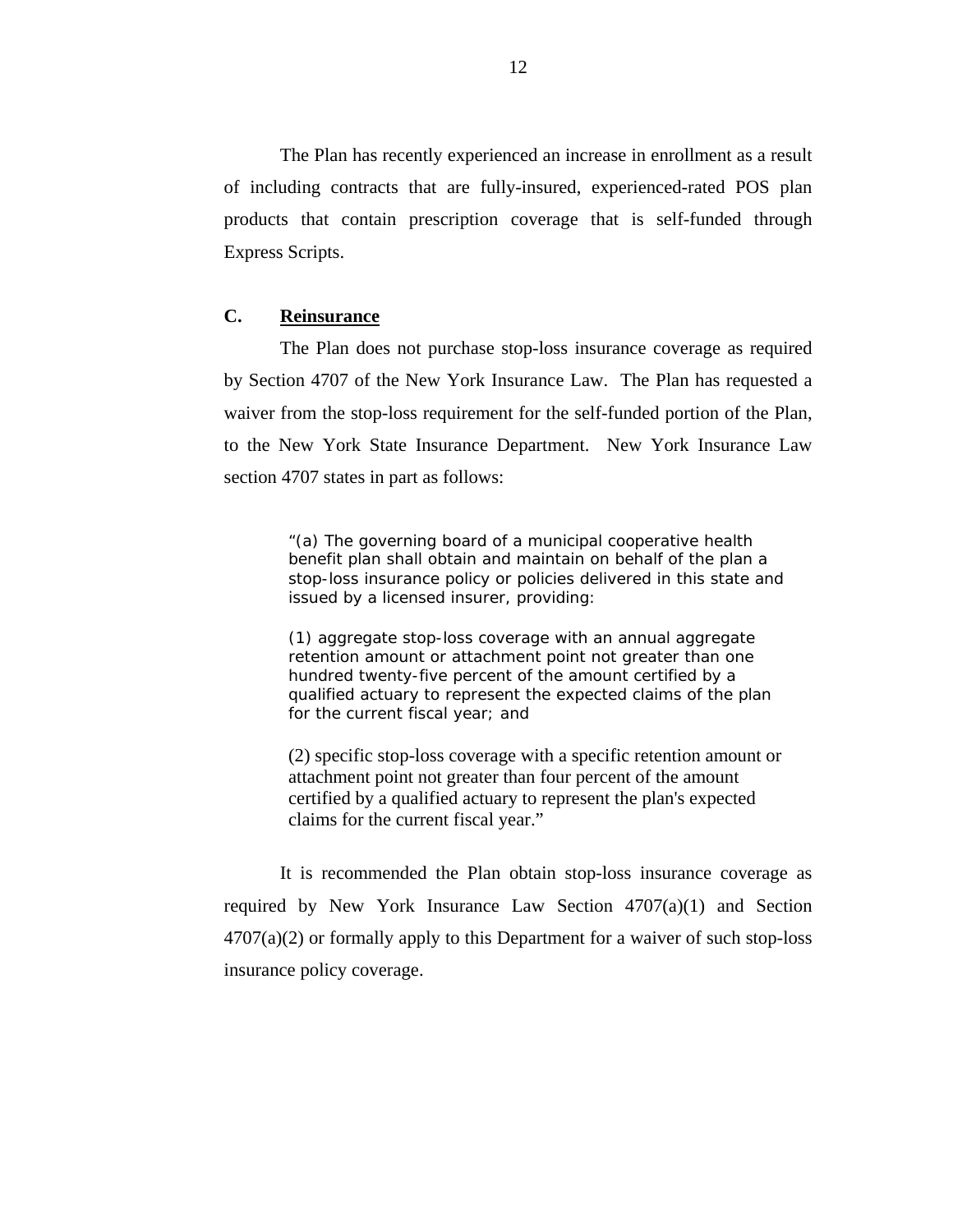#### <span id="page-14-0"></span>**D. Accounts and Records**

A review of the annual statements filed during the period under examination revealed the Plan incorrectly completed NY Schedule F – Claims Payable Analysis for all years under examination. The Plan reported amounts in Column C and Column D of NY Schedule F – Claims Payable Analysis, Section 1 based upon actual projected paid claims.

However, these amounts should reconcile to the amounts reported on line 2 of Report # 1 – Part B: Liabilities and Net Worth of the annual statement.

It is recommended that the Plan complete NY Schedule  $F - \text{Clains}$ Payable Analysis by including a reconciliation footnote that reflects the statutory reserve that exceeds the actuarially determined unpaid claims in order to provide a reconciliation of Columns C and D of Section 1 of Schedule F to the claims payable amount reported on line 2 of Report  $# 1 -$ Part B: Liabilities and Net Worth of its annual statement for both the current and prior year.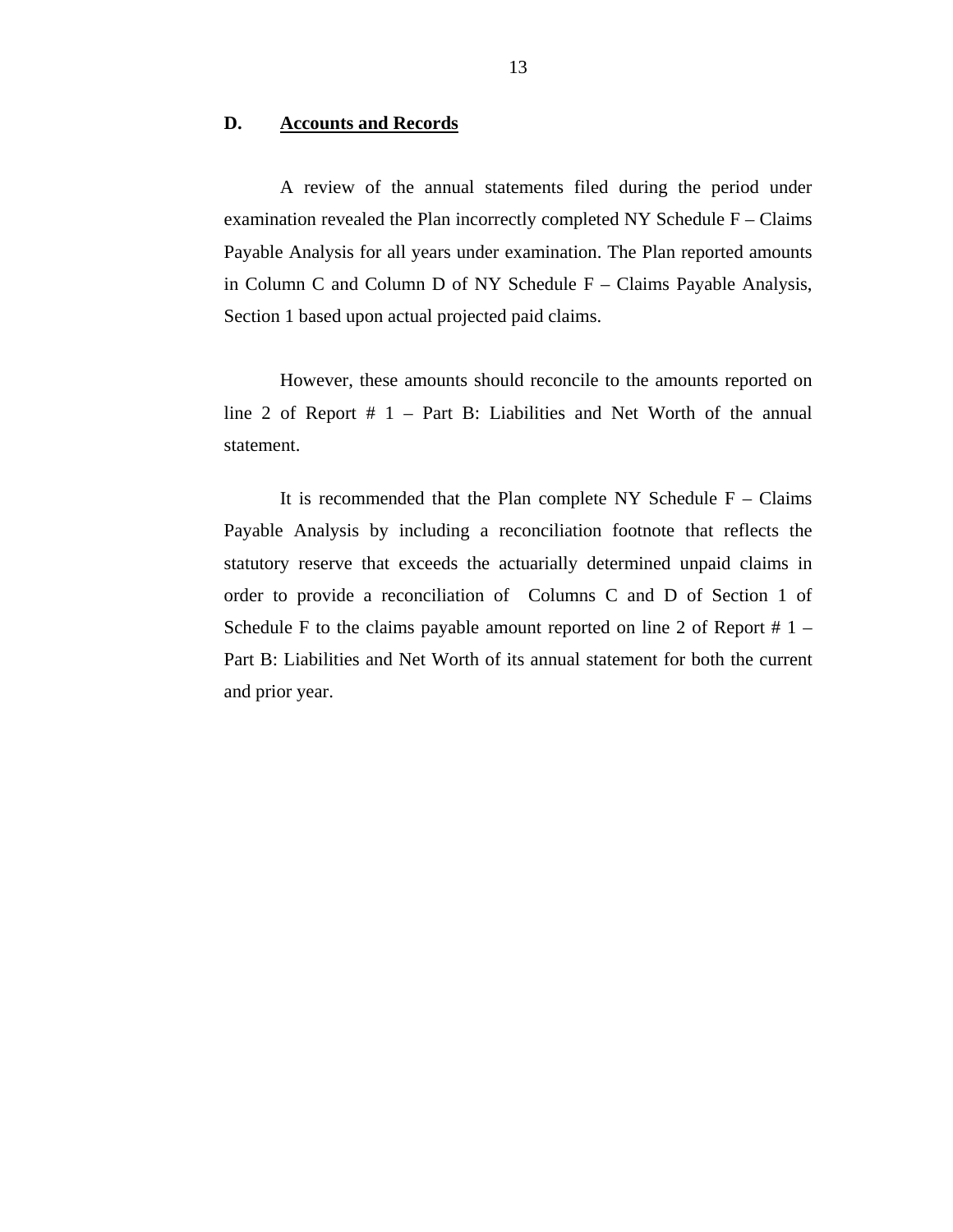## **4. FINANCIAL STATEMENTS**

## A. BALANCE SHEET

The following shows the assets, liabilities and net worth as determined by this examination and as reported by the Plan as of June 30, 2004.

|                                             |                         | <b>EXAMINATION</b>                      |                           | <b>PLAN</b>             |                                   |
|---------------------------------------------|-------------------------|-----------------------------------------|---------------------------|-------------------------|-----------------------------------|
| Assets                                      | Ledger<br>Assets        | <b>Not</b><br>Admitted<br><b>Assets</b> | Admitted<br><b>Assets</b> | <b>Admitted Assets</b>  | Surplus<br>Increase<br>(Decrease) |
| Cash and Equivalents<br>Premiums receivable | \$11,916,120<br>224,831 |                                         | \$11,916,120<br>224,831   | \$11,916,120<br>224,831 |                                   |
| <b>Total Assets</b>                         | \$12,140,951            |                                         | \$12,140,951              | \$12,140,951            |                                   |
| Liabilities                                 |                         |                                         |                           |                         |                                   |
| Accounts payable                            |                         |                                         | \$698,345                 | \$698,345               |                                   |
| Claims payable<br>Unearned premiums         |                         |                                         | 4,525,000<br>203,912      | 7,039,521<br>203,912    | \$2,514,521                       |
| <b>Total Liabilities</b>                    |                         |                                         | \$5,427,257               | \$7,941,778             | \$2,514,521                       |
| Net Worth                                   |                         |                                         |                           |                         |                                   |
| Contingency reserves                        |                         |                                         | \$<br>865,983             | 1,423,070<br>\$         | $\mathcal{S}$<br>(557,087)        |
| Retained earnings/Fund<br>balance           |                         |                                         | 5,847,711                 | 2,776,103               | 3,071,608                         |
| Total net worth                             |                         |                                         | \$6,713,694               | \$4,199,173             | \$2,514,521                       |
| Total liabilities and net<br>worth          |                         |                                         | \$12,140,951              | \$12,140,9511           |                                   |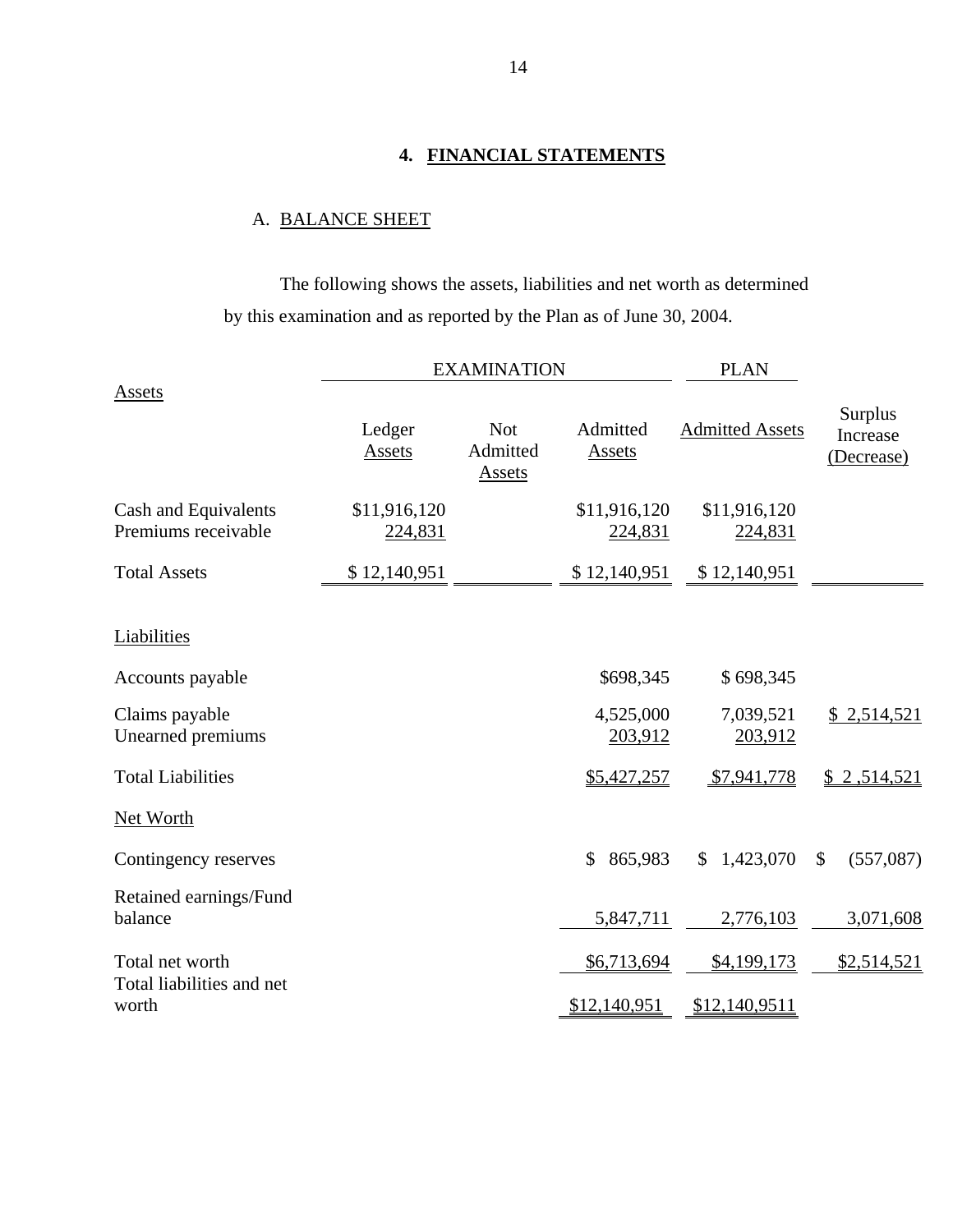B. Statement of revenues and expenses

Net worth increased \$4,329,829 during the period from April 1, 2001 to June 30, 2005, detailed as follows:

### **Revenues:**

| Premiums (basic) community rated<br>Investment<br>Aggregate write-ins for other revenue | \$71,423,999<br>1,222,912<br>1,953,611 |
|-----------------------------------------------------------------------------------------|----------------------------------------|
| Total revenues                                                                          | \$74,600,522                           |
| <b>Expenses:</b>                                                                        |                                        |
| Hospital and medical<br>Drug                                                            | \$45,210,297<br>23,863,701             |
| Subtotal                                                                                | \$69,073,998                           |
| Reinsurance expenses net of recoveries                                                  | $\underline{0}$                        |
| <b>Total Medical and Hospital</b>                                                       | \$69,073,998                           |
| Revenues less Medical and Hospital                                                      | \$5,526,524                            |
| <b>Administration:</b>                                                                  |                                        |
| Compensation                                                                            | 349,516                                |
| Occupancy, Depreciation, and Amortization                                               | 23,620                                 |
| Aggregate write-ins for other administrative<br>expense                                 | 1,699,418                              |
| Total administration                                                                    | <u>\$2,042,554</u>                     |
| Total expenses                                                                          | \$71,116,552                           |
| Net income                                                                              | <u>\$3,483,970</u>                     |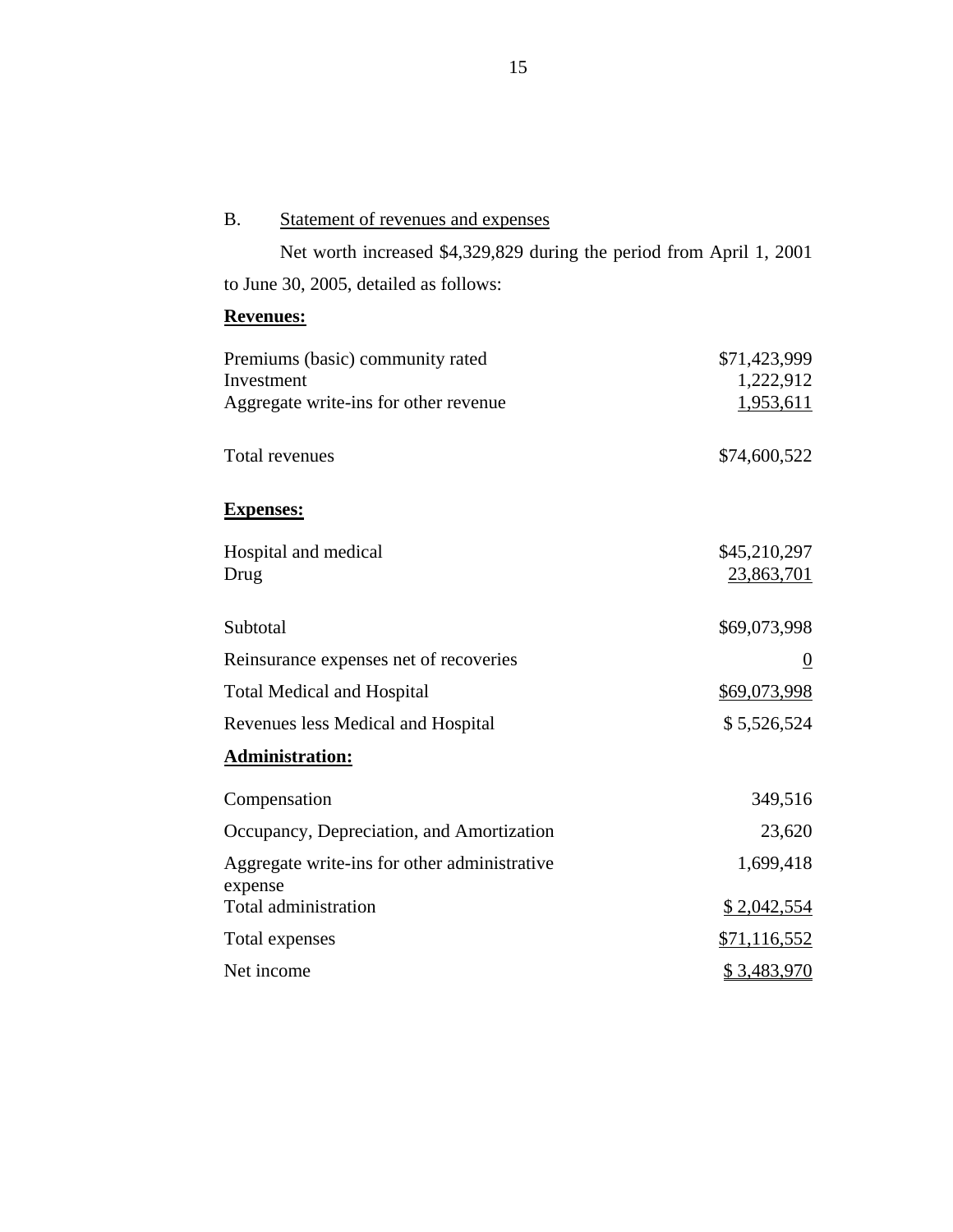## C. Net Worth

Net worth per Examination On-Organization as of March 31, 2001 <br>
Increases Decreases

|                                                         | 11101 00000 | DUULUWUU  |             |
|---------------------------------------------------------|-------------|-----------|-------------|
| Net income                                              | \$3,483,970 |           |             |
| Aggregate write-ins for changes in<br>retained earnings | 994,992     |           |             |
| Rounding                                                |             |           |             |
| <b>Change in Contingency Reserve</b>                    | .           | \$149,134 |             |
|                                                         | 4,478,963   | \$149,134 |             |
| Net increase in net worth                               |             |           | \$4,329,829 |
| Net worth, per examination,<br>as of June 30, 2005      |             |           |             |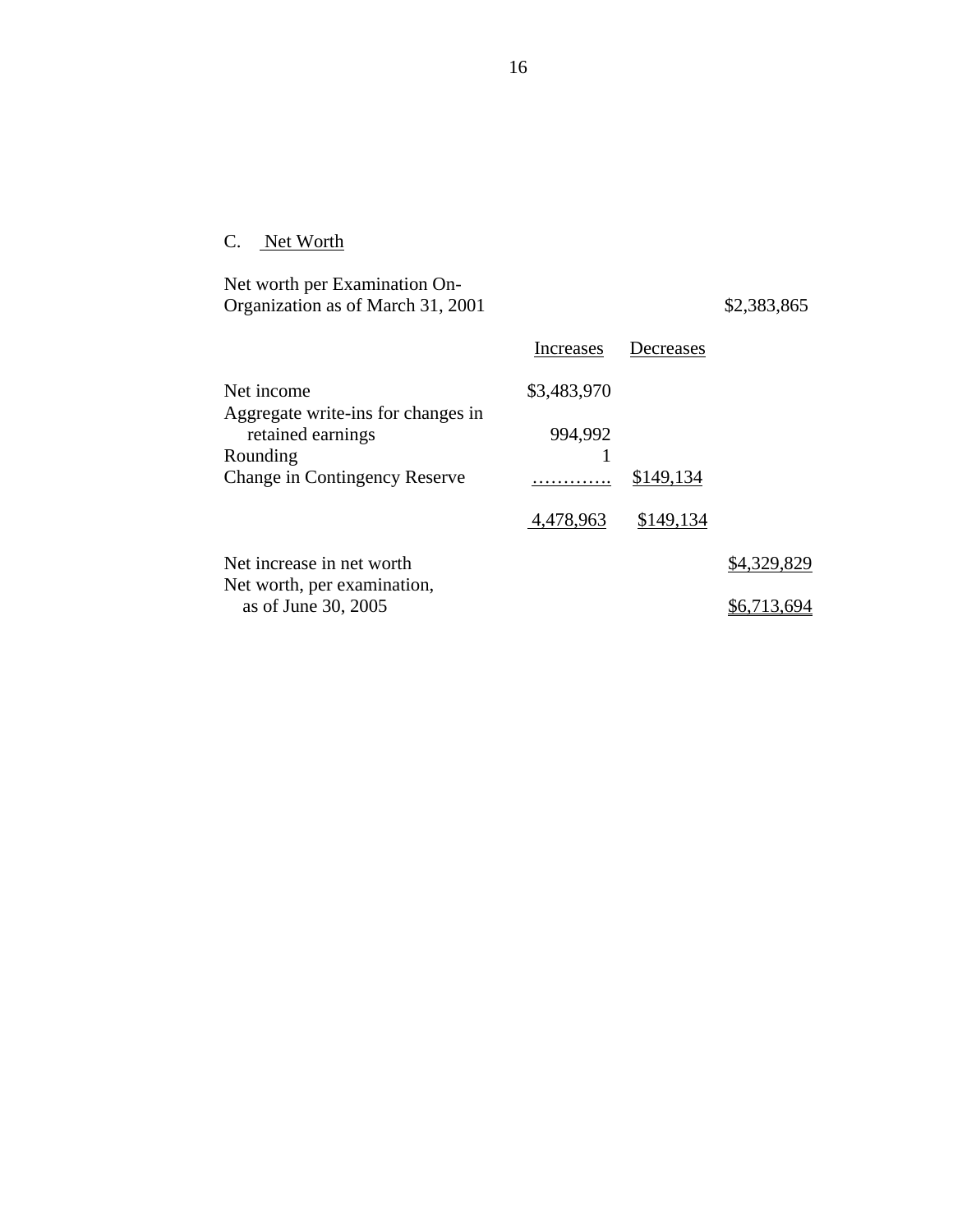#### **5. PREMIUMS RECEIVABLE**

<span id="page-18-0"></span>Although no examination change was made relative to this item, during the course of the examination, a premium receivable balance due in excess of ninety days from one of the Plan's participants was maintained on the books of the Plan. During June 2005, the delinquent premiums were paid.

The Municipal Cooperation Agreement (page 9, item 6) states the following:

"A late payment charge equal to 1% of the monthly installment due shall be charged for any payment not received by the 15th day of each month, or the next business day if the  $15<sup>th</sup>$  falls on a Saturday, Sunday or legal holiday. If payment is not received within thirty (30) days of the due date, a late payment charge equal to five percent (5%) of the monthly installment due shall be charged. If payment is not received within ninety (90) days of the due date, the Participant's membership in the Plan will be automatically terminated unless the Board of Directors finds good cause for the delay…"

It is noted that, when the delinquent premiums were paid, no interest penalty was applied, or collected, in violation of the Municipal Cooperation Agreement. Additionally, the minutes of the Board of Directors indicate a discussion was held in regard to the delinquent member's participation. It appears the Board of Directors finds good reason for the delay, as required by the Municipal Cooperative Agreement inasmuch as they continued the member as a participant in the Plan. If the board intends to waive the interest required to be paid by its Municipal Cooperation agreement, the Plan should file an amended agreement including a waiver provision to this Department for approval consideration.

It is recommended that the Plan file for approval consideration with this Department, an amended Municipal Cooperative Agreement which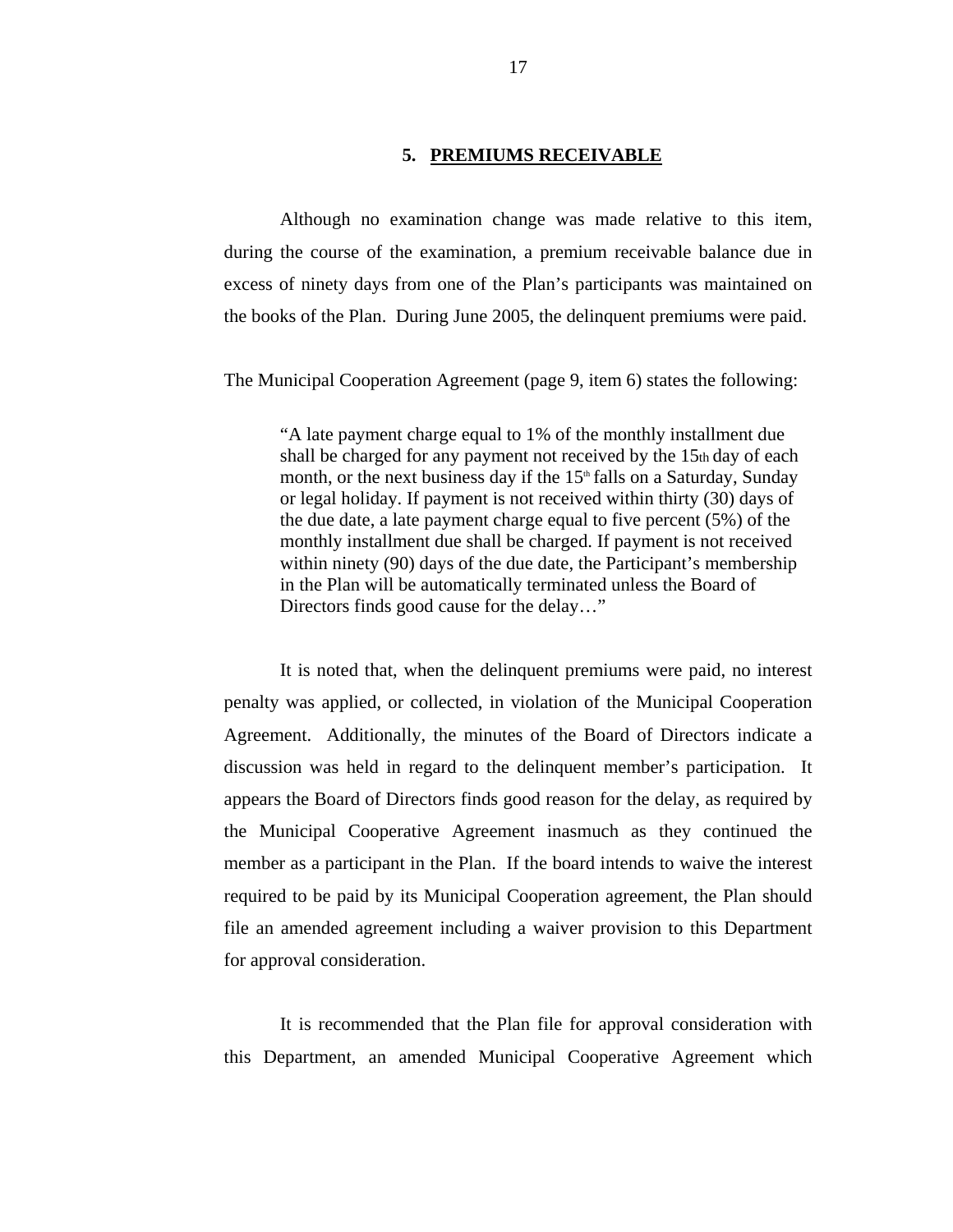<span id="page-19-0"></span>provides for the waiver of required interest if it is the intention of the board, in certain circumstances, to waive interest on delinquent payment of premiums.

#### **6. CLAIMS PAYABLE**

The examination liability of \$4,525,000 is \$2,514,521 less than the \$7,039,521 reported by the Plan as of June 30, 2005. The decrease in the reserve resulted from deducting the fully insured hospital premium from the calculation of this liability as prescribed by Section  $4706(a)(1)$  of the New York Insurance Law.

The examination analysis was conducted in accordance with generally accepted actuarial principles and practices and was based on statistical information contained in the Plan's internal records and in its filed annual statements.

#### **7. CONTINGENCY RESERVES**

The examination reserve of \$865,983 is \$557,087 less than the \$1,423,070 reported by the Plan as of June 30, 2005. The decrease in this reserve resulted, as noted above, from deducting annual premium collected relative to the fully insured hospital premium from the calculation prescribed by Section 4706(a)(5) of the New York Insurance Law.

#### **8. MARKET CONDUCT ACTIVITIES**

In the course of this examination, a review was made of the manner in which the Plan conducts its business practices and fulfills its contractual obligations to subscribers and claimants. The review was general in nature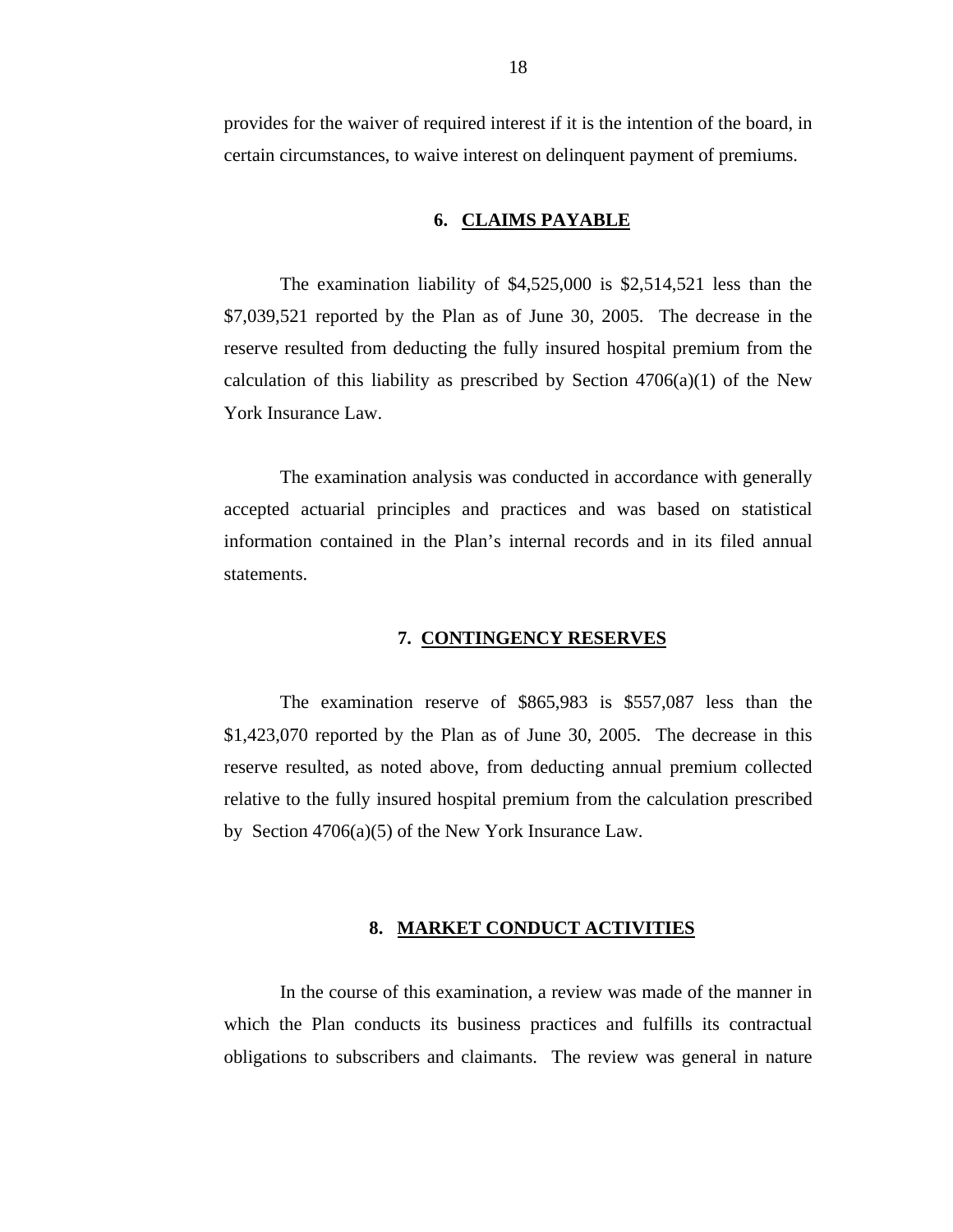<span id="page-20-0"></span>and is not to be construed to encompass the more precise scope of a market conduct examination.

The general review was directed at practices of the Plan in the following areas:

- (A)Claims processing
- (B) Rating
- (C) Policy Forms and Benefits
- (D)Utilization review

#### **A. Claims Processing and payment practices**

The Plan has contracted with Nova Healthcare Administrators, Inc., ("NOVA") a third party claims administrator and member of the Independent Health Association, Inc. holding company, to process medical and administer prescription drug claims on behalf of the PBM, Express Scripts. Blue Cross & Blue Shield of Western New York, a dba of HealthNow New York, Inc. fully insures the hospital portion of the Plan's benefits provided to its participants' members.

### **1. Claim Attribute Sample**

A review of claims processed by Nova Healthcare Administrators, Inc. during January 1, 2005 through June 30, 2005 was conducted. The claims review was performed using a statistical sampling methodology covering the claims processed during the aforementioned period to evaluate the overall accuracy and compliance environment of the Plan's claims processing.

A statistical random sampling process was performed using ACL for Windows© an auditing software program. The sampling methodology was devised to test various attributes deemed to be necessary for the successful processing of claims and to reach conclusions about all predetermined attributes, individually or on a combined basis. The review incorporated processing attributes used by Nova in its own quality analysis of claims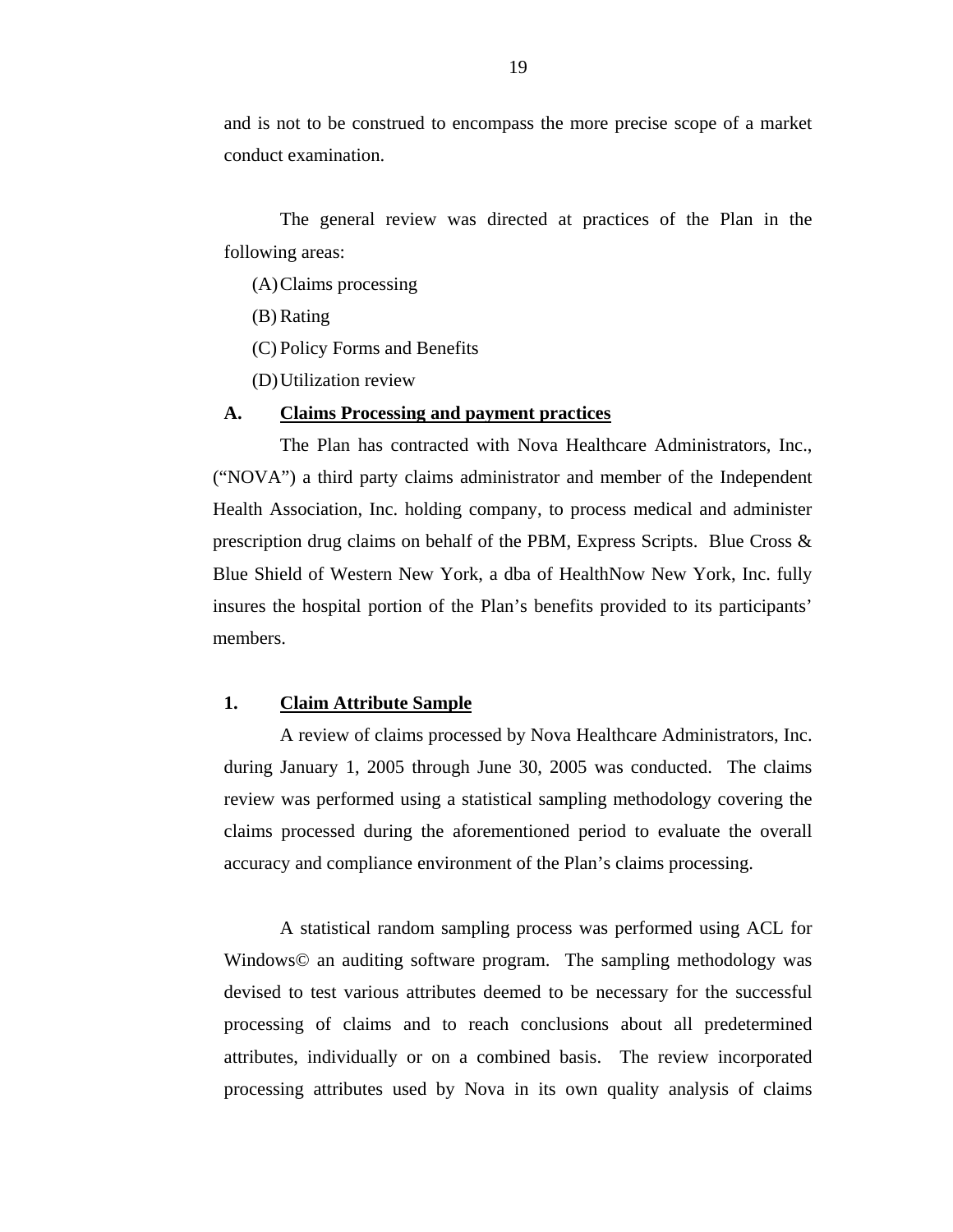processing. The sample size was 167 randomly selected claims comprised of 27 denied claims and 140 paid claims.

For purposes of this analysis, a claim is defined by NOVA as the total number of items submitted by a single provider within a single claim form that is reviewed and entered into the claim processing system. The basis of the Department's statistical sample of claims is the summary of all lines on a claim into a one line roll-up. During the review of claims processing it was determined that 14 errors existed in the sample. This represents an accuracy rate of 91.6%. However, 8 of the errors were related to Medicare claims containing incorrect explanations on the EOB form. If these errors are excluded from the population the accuracy rate increases to 96.4%.

#### **2. Payment practices**

A review of claim payment practices that involved 167 sampled claims was performed. This review resulted in no prompt payment issues.

As noted previously in this report within section three entitled, Description of the Plan, the agreement with NOVA is in draft form and has not been formalized. In addition, neither NOVA nor any of its employees assigned to process claims on the Plan's behalf are licensed claims adjusters in accordance with Section  $2102(a)(1)$  of the New York Insurance Law. Section  $2101(g)(1)$  of the New York Insurance Law defines an adjuster as follows:

(1) the term "independent adjuster" means any person, firm, association or corporation who, or which, for money, commission or any other thing of value, acts in this state on behalf of an insurer in the work of investigating and adjusting claims arising under insurance contracts issued by such insurer as are

<sup>&</sup>quot;(g) In this article "adjuster" means any "independent adjuster"…as defined below: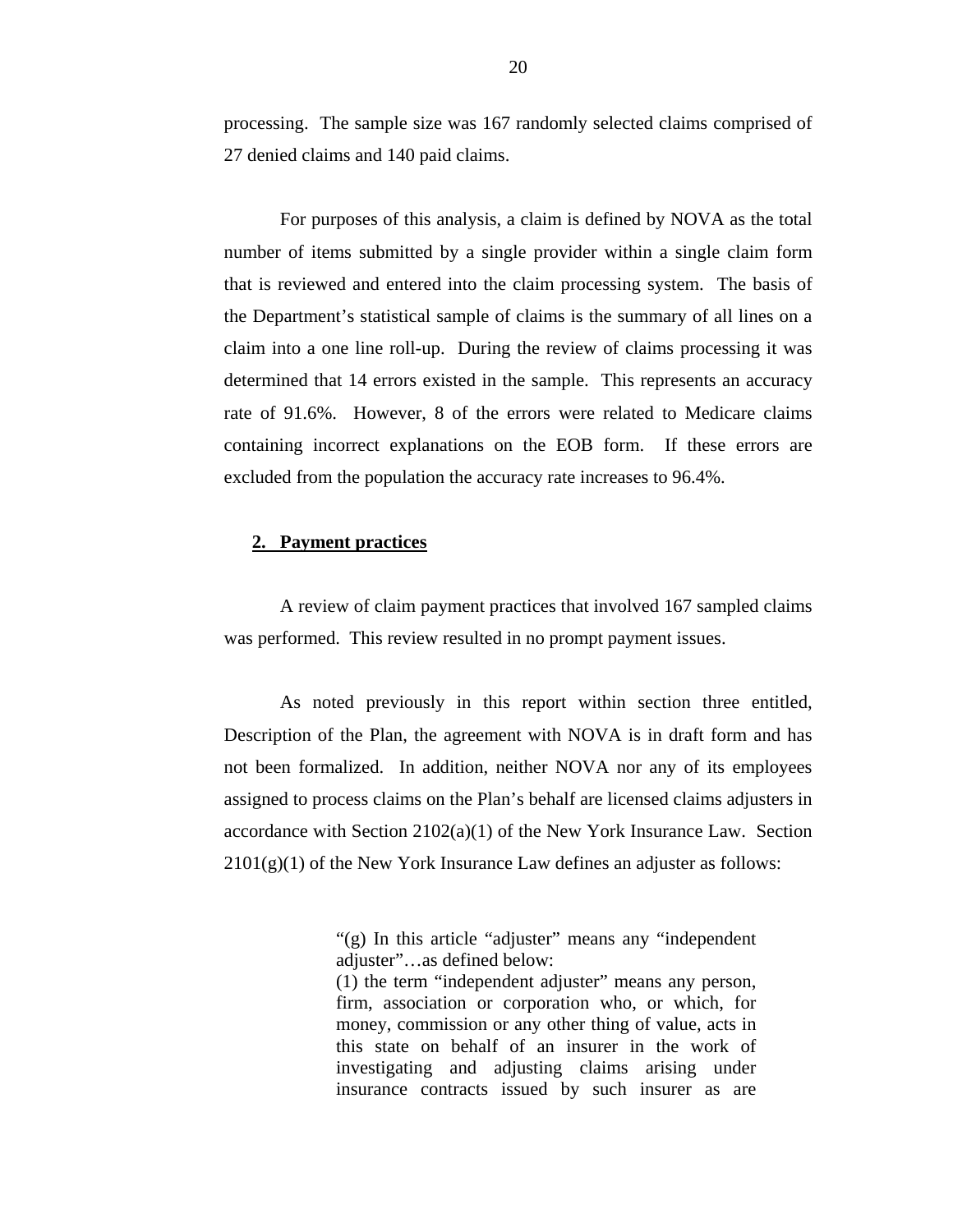<span id="page-22-0"></span>incidental to such claims and also includes any person who for compensation or anything of value investigates and adjusts claims on behalf of any independent adjuster…"

Section  $2102(a)(1)$  of the New York Insurance Law states in part:

"(a)(1) No person, firm, association or corporation shall act as an…insurance adjuster in this state without having authority to do so by virtue of a license issued and in force pursuant to the provisions of this chapter."

Section 2108(a)(3) of the New York Insurance Law states in part:

"(a)(3) No adjusters shall act on behalf of an insurer unless licensed as an independent adjuster…."

It is recommended that, if it is the intention of the Plan to continue to have Nova Healthcare Administrators, Inc. adjust claims on the Plan's behalf, that NOVA and its employees, who perform claim adjusting services on behalf of the Plan, be licensed as independent adjusters in accordance with Sections  $2102(a)(1)$  and  $2108(a)(3)$  of the New York Insurance Law.

#### **B. Community Rating**

The Plan receives contributions from its plan participants on behalf of covered employees, retirees and dependents. This contribution is based on employee classification (single or family) multiplied by a predetermined rate per month, such rate being determined by an actuarial consultant. For the five year period covered by the examination, the Plan's CPA firm made the following substantive comment within its annual report:

> "Plan participants calculate revenue owed to the Plan based on a census report received from NOVA. The revenue received from the participants does not indicate the premium based on the type of health services provided, therefore, the Plan is unable to determine if the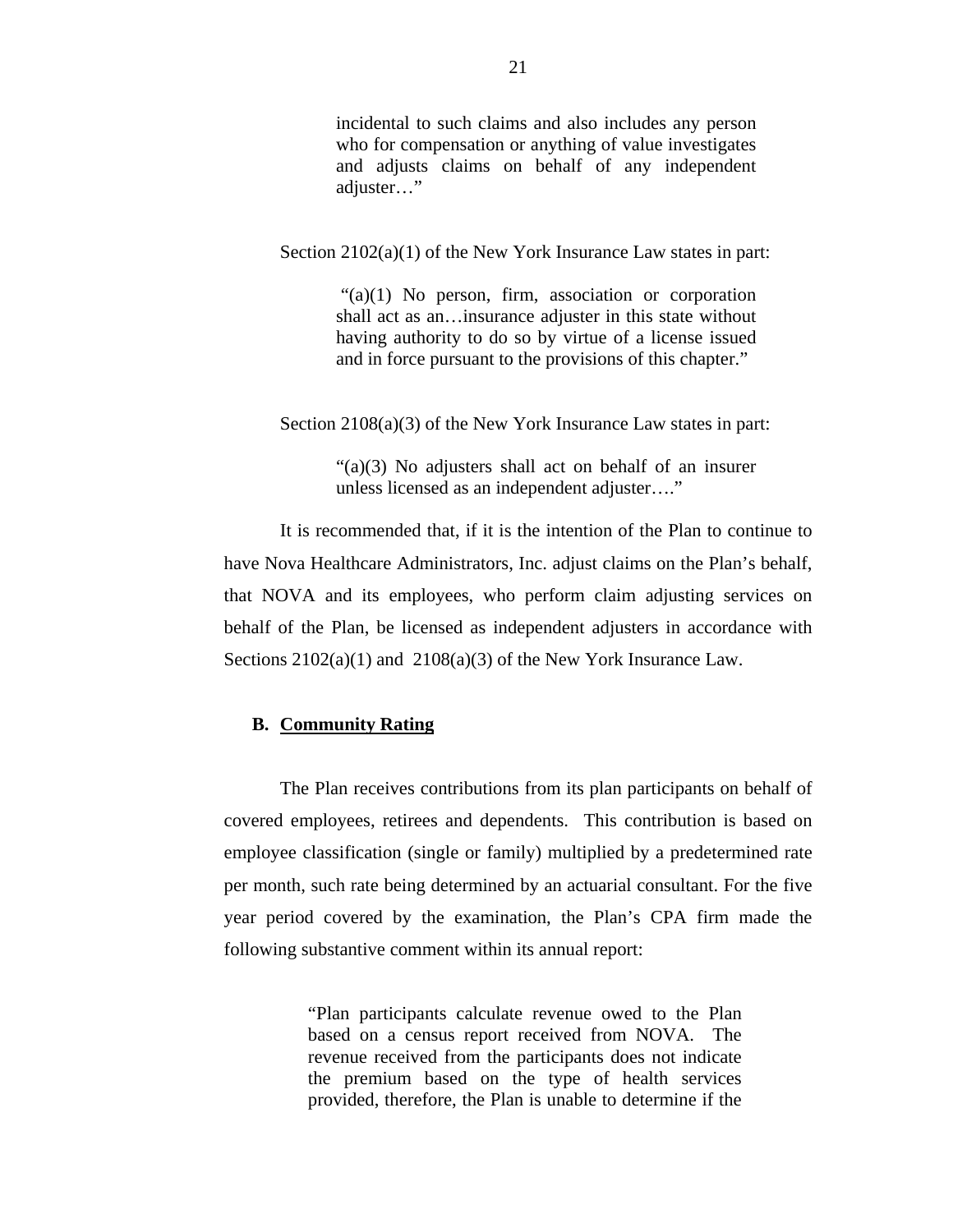participants are paying the required amounts. In addition, a reconciliation to the census report was not performed to determine that the premiums were accurate."

<span id="page-23-0"></span>It is recommended the Plan obtain a copy of the census report of covered Plan membership and prepare the necessary reconciliation of premiums by type of health services provided in order to determine that the premiums paid by the participants are accurate to meet the expenditures of the Plan.

It is recommended the Plan implement substantive management letter comments without necessitating the Independent CPA to repeat meritorious recommendations in subsequent audit years.

#### **C. Policy Forms / Benefits**

During the review of sales practice it was determined the Plan did not obtain necessary approval of the Summary Plan Description from the New York State Insurance Department to market mandated benefits as required by Section 4709(b) of the New York Insurance Law.

Section 4709(b) of the New York Insurance Law states in part,

"…b) The summary plan description shall be subject to regulation as if it were a health insurance subscriber certificate…"

It is recommended that the Plan obtain New York State Insurance Department approval prior to marketing any new products including any amended policy forms or riders relative to mandated benefits in accordance with Section 4709(b) of the New York Insurance Law.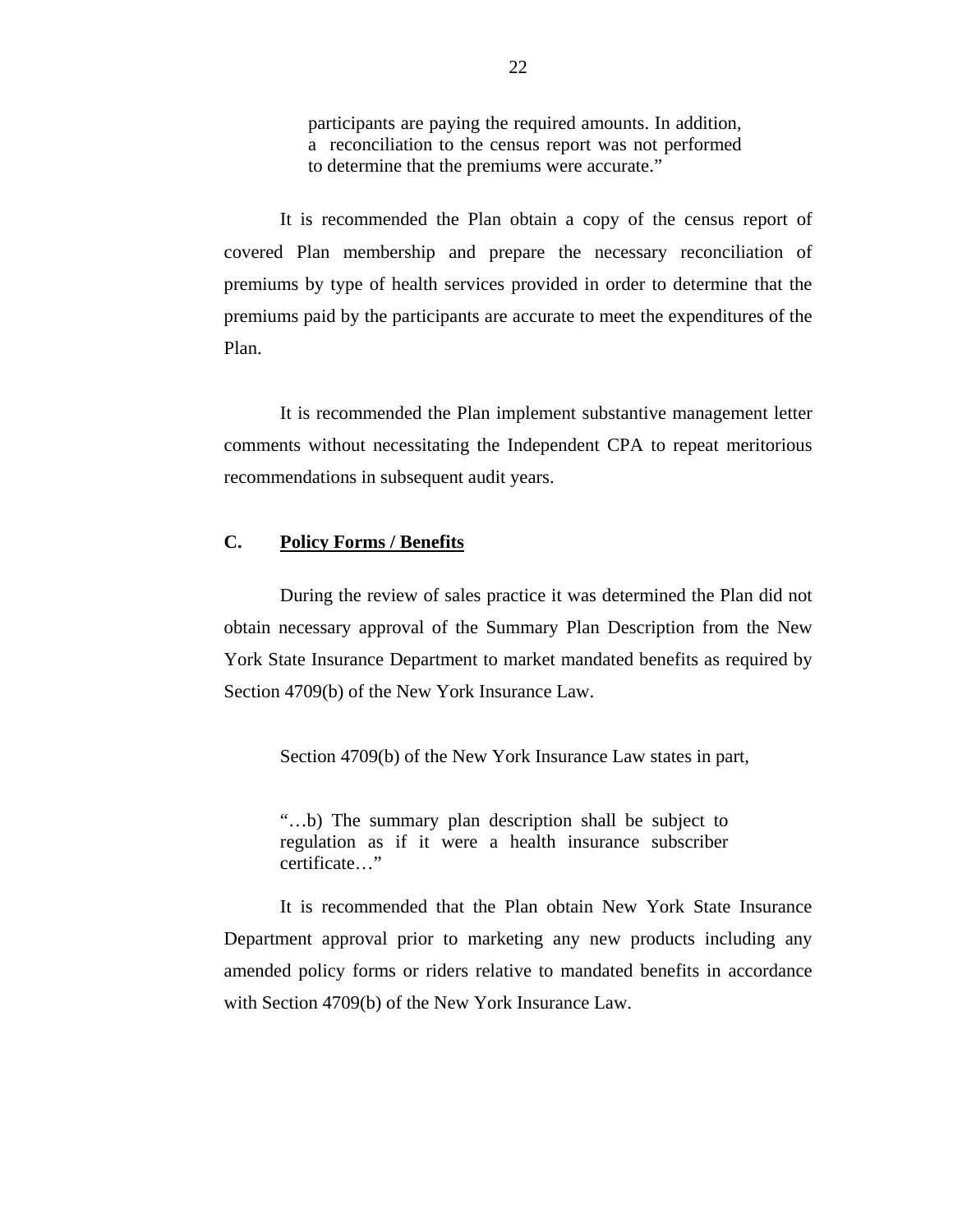#### <span id="page-24-0"></span>**D. Utilization review**

 The Plan, during the examination period, did not have any consumer complaints made to the New York State Insurance Department. A procedure has been established in the event that any complaints are submitted.

Nova is deemed to be a utilization review agent of the Plan since it performs utilization review services for the Plan. However, neither the Plan nor any of its' third party administrators filed its utilization review procedures with the Department in accordance with New York Insurance Law section 4704(a)(8) that states as follows:

"the municipal cooperative health benefit plan …established a fair and equitable process of claims review, dispute resolution and appeal procedures including arbitration of rejected claims…which are satisfactory to the superintendent.

It is recommended the Plan file its utilization review procedures with the New York State Insurance Department in accordance with Section 4704(a)(8) of the New York Insurance Law.

Grievance and appeal procedures are summarized in the plan booklets that are issued to the plan members.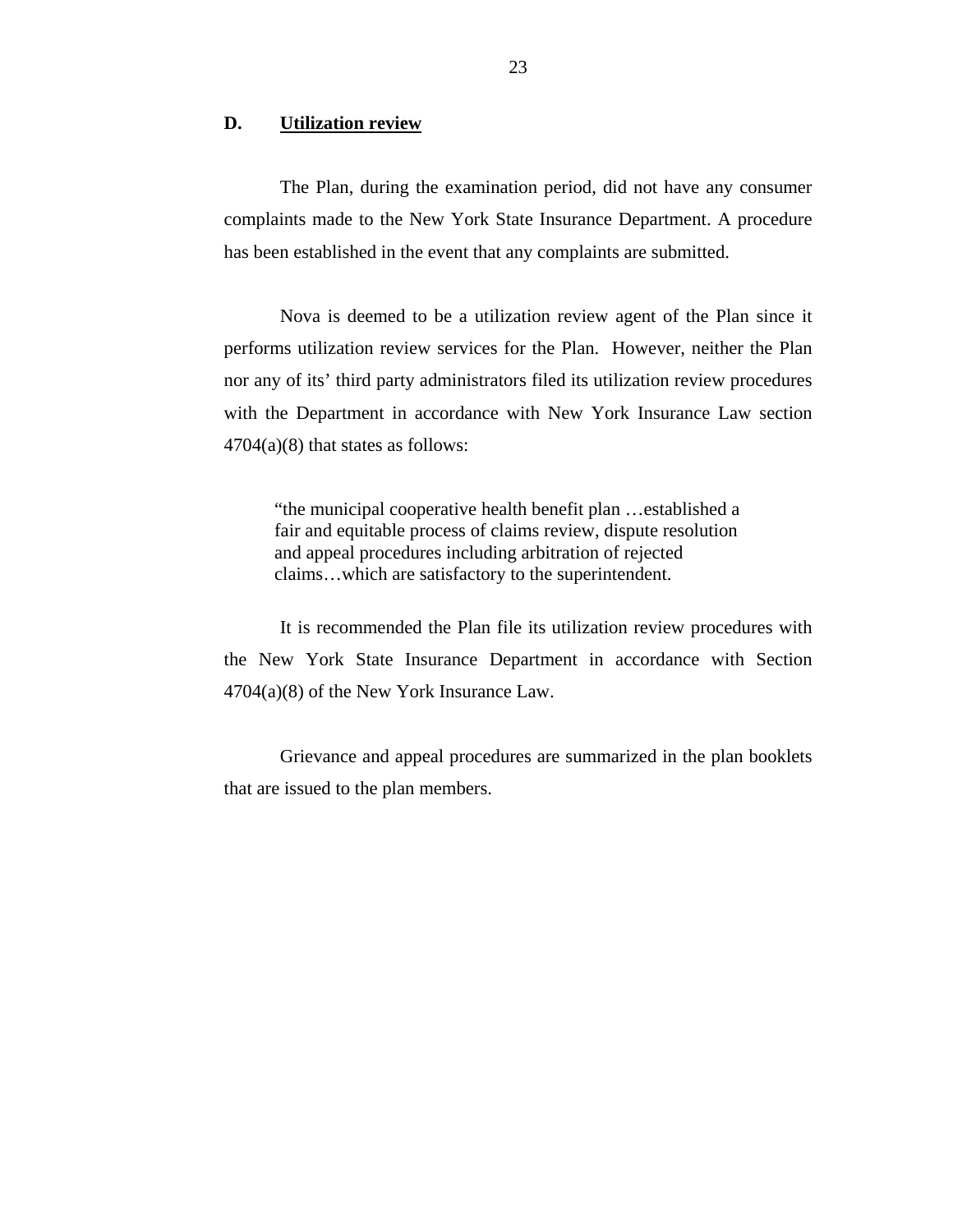**9. COMPLIANCE WITH REPORT ON ORGANIZATION** 

The report on organization included seven recommendations detailed as follows (page number refers to the report on organization):

#### **ITEM. PAGE NO.**

1. It is recommended that the Plan maintain its 8 cash reserves in a segregated account in its own name.

> The Plan has complied with this recommendation.

2. It is recommended that the Plan require the delinquent member to pay late fees accrued as a result of the member's failure to pay premiums on a timely basis.

> The Plan did not comply with this recommendation. The recommendation is again repeated within this report on examination.

3. It is recommended that the Plan consistently 8 charge and collect interest for late premiums, as required by the Municipal Cooperative Agreement.

> The Plan did not comply with this recommendation. The recommendation is again repeated within this report on examination.

4. It is recommended that Participant's whose 8 premiums are overdue greater than 90 days be automatically terminated from the Plan unless the Board of Directors finds good reason for the delay as required by the Municipal Cooperative Agreement.

> The Plan has complied with this recommendation.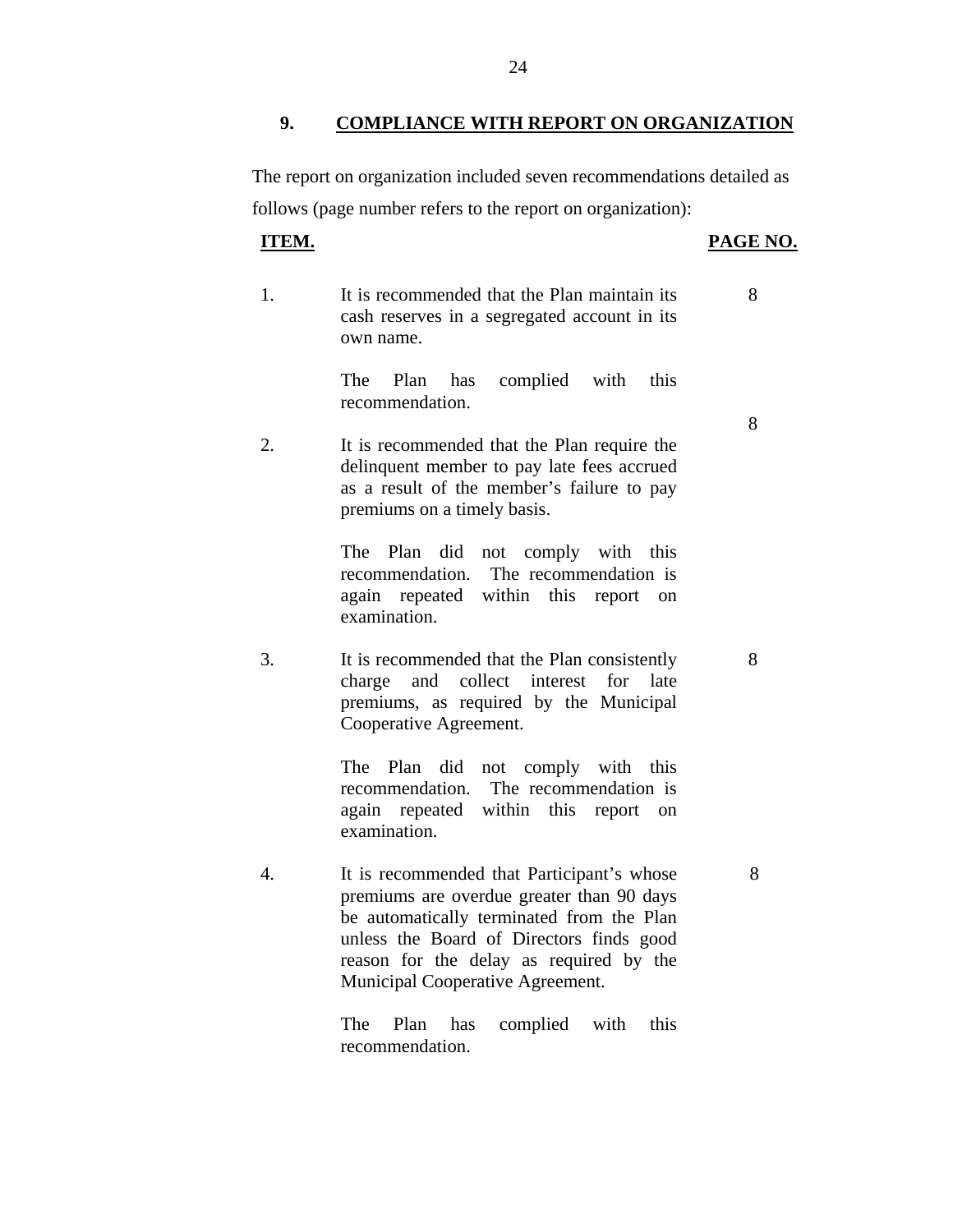## **ITEM PAGE NO.**

5. It is recommended that the Plan accurately report its Quarterly Claims Development Schedule.

> The Plan did not comply with this recommendation. The recommendation is again repeated within this report on examination.

6. It is recommended that the Plan change its third party Administrator agreement to ensure that claim records are maintained for a minimum of six years.

> The draft agreement with NOVA the third party claim agreement contained a record retention provision and in this regard is in compliance with this recommendation.

7. It is recommended that the Plan ensure its third party administrator is in compliance with New York Insurance Law §3224-a Standards for prompt, fair and equitable settlement of claims for health care and Payments for health care services.

> The Plan has recommendation. complied with this

#### 9

#### 8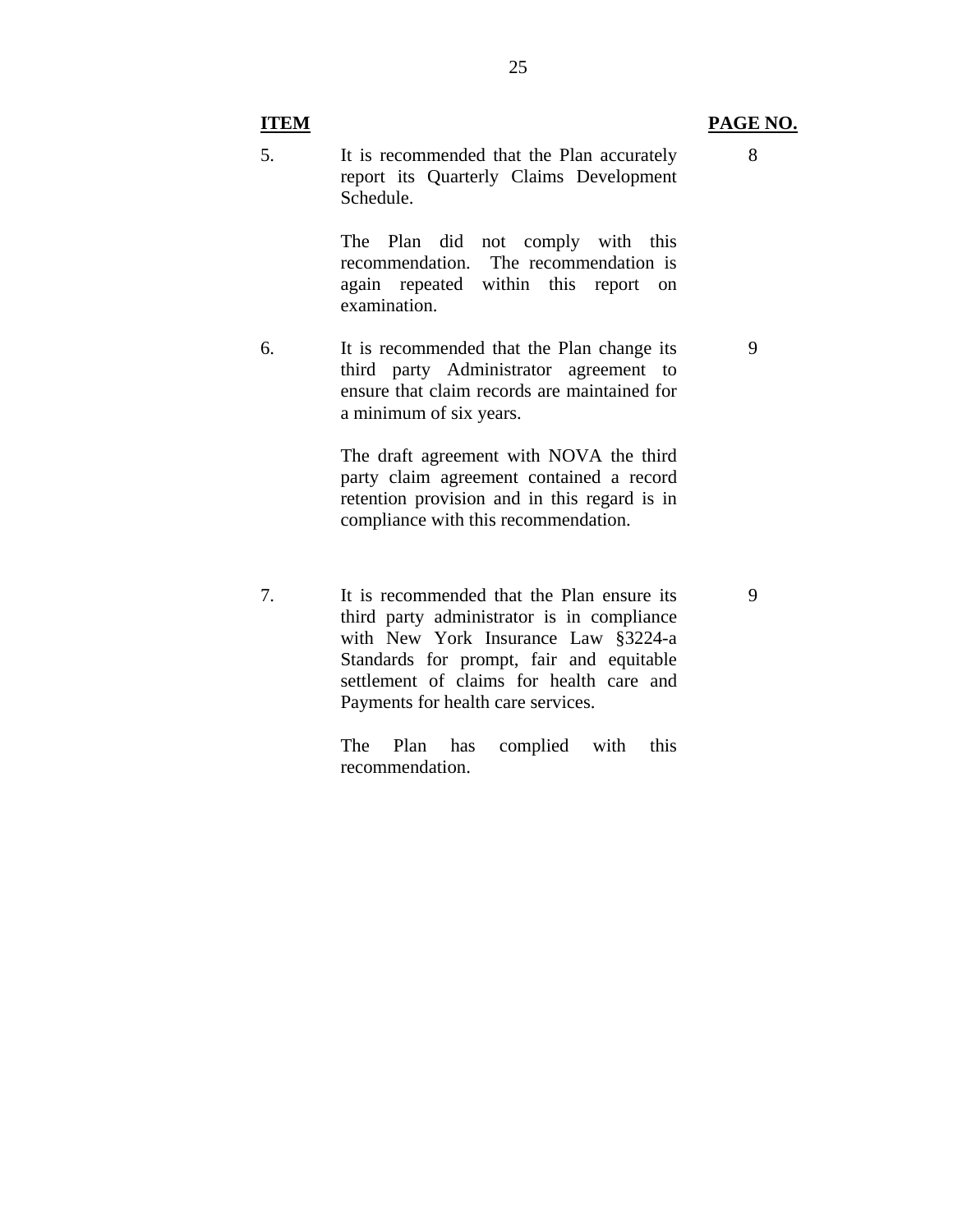#### **ITEM 10. SUMMARY OF COMMENTS AND RECOMMENDATIONS ITEM PAGE NO.**

#### **A. Management**

It is recommended that the Plan amend its Municipal Cooperative Agreement and by-laws to reflect the current practice of allowing either the Superintendent or Superintendent's designee to attend Board of Director meetings. **7** 

It is recommended that the Plan formalize and cause to be executed by all subject parties third party claims administrative agreement(s) with NOVA and Express Scripts in accordance with Section  $4705(d)(2)(A)$  of the New York Insurance Law. **10** 

It is recommended the Plan formulate a written administrative services agreement with Allegany-Cattaraugus BOCES that contains provisions relative to services provided, fees charged to Plan for such services and a shared cost allocation basis in accordance with Section 4705(d)(2)(A) of the New York Insurance Law and Department Regulation 33 (11 NYCRR 91.4). **11** 

#### **B. Reinsurance**

It is recommended the Plan obtain stop-loss insurance coverage as required by New York Insurance Law Section  $4707(a)(1)$  and Section  $4707(a)(2)$  or formally apply to this Department for a waiver of such stop-loss insurance policy coverage. **12** 

#### **D. Accounts and Records**

It is recommended that the Plan complete NY Schedule  $F -$ Claims Payable Analysis by including a reconciliation footnote that reflects the statutory reserve that exceeds the actuarially determined unpaid claims in order to provide a reconciliation of Columns C and D of Section 1 of Schedule F to the claims payable amount reported on line 2 of Report # 1 – Part B: Liabilities and Net Worth of its annual statement for both the current and prior year.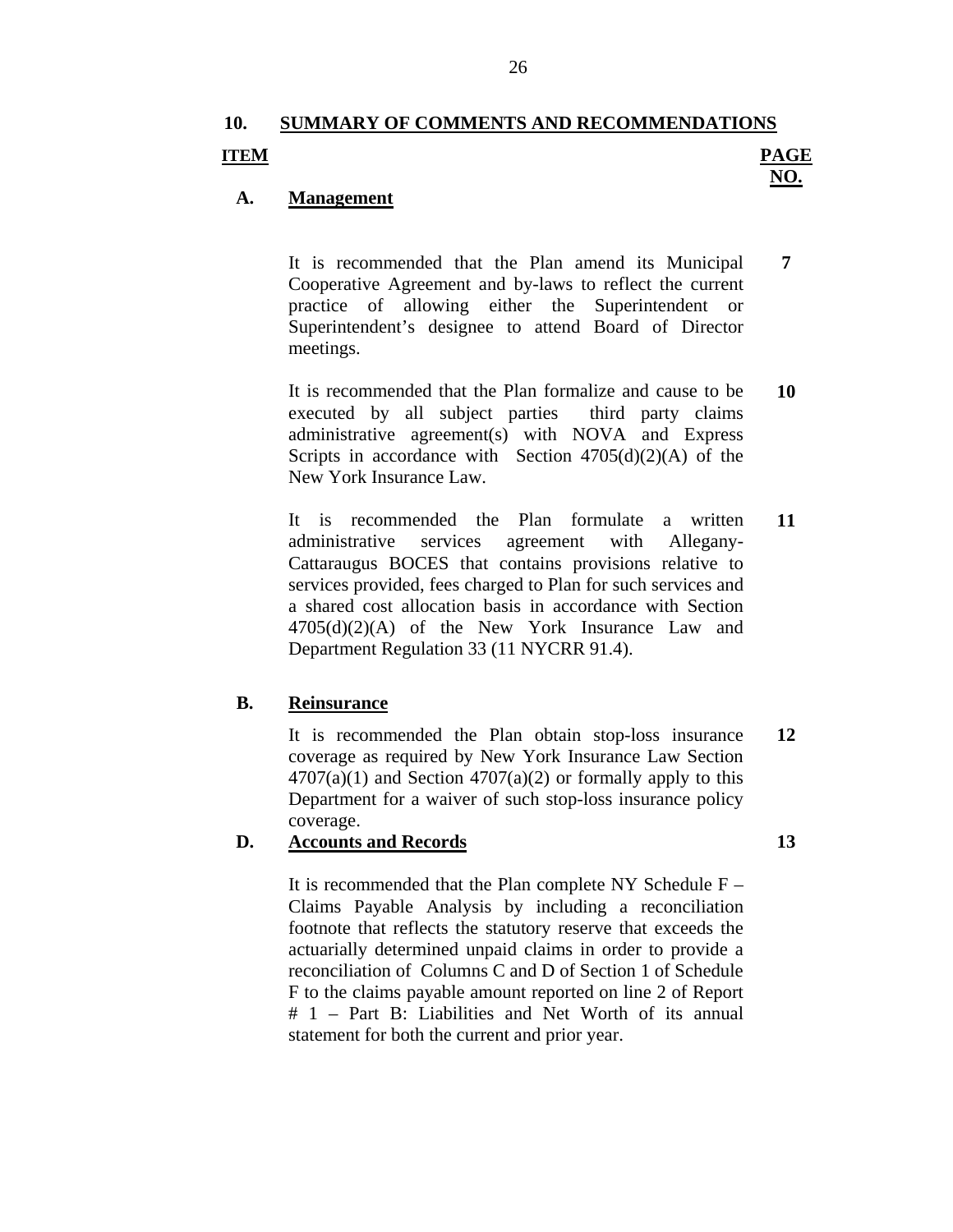### **ITEM**

# **Premium Receivable E. Premium Receivable PAGE**

It is recommended that the Plan file for approval consideration an amended Municipal Cooperative Agreement which provides for the waiver of required interest if it is the intention the board, in certain circumstances, to waive the interest on delinquent payment of premiums. **18** 

### **Market Conduct Activities**

### **F. Payment practices**

It is recommended that, if it is the intention of the Plan to have Nova Healthcare Administrators, Inc. adjust claims on its behalf,, that NOVA and its employees, who perform claim adjusting services on behalf of the Plan, be licensed as independent adjusters in accordance with New York Insurance Law sections  $2102(a)(1)$  and  $2108(a)(3)$ . **21** 

#### **G. Community rating**

It is recommended the Plan obtain a copy of the census report of covered Plan membership and prepare the necessary reconciliation of premiums by type of health services provided in order to determine that the premiums paid by the participants are accurate to meet the expenditures of the Plan. **22** 

It is recommended the Plan implement substantive management letter comments without necessitating the Independent CPA to repeat meritorious recommendations in subsequent audit years. **22** 

#### **H. Policy forms/Benefits**

It is recommended the Plan obtain New York State Insurance Department approval prior to marketing any new products including any amended policy forms or riders relative to mandated benefits in accordance with Section 4709(b) of the New York Insurance Law.

### **I. Utilization Review 23**

It is recommended the Plan file its utilization review procedures with the New York State Insurance Department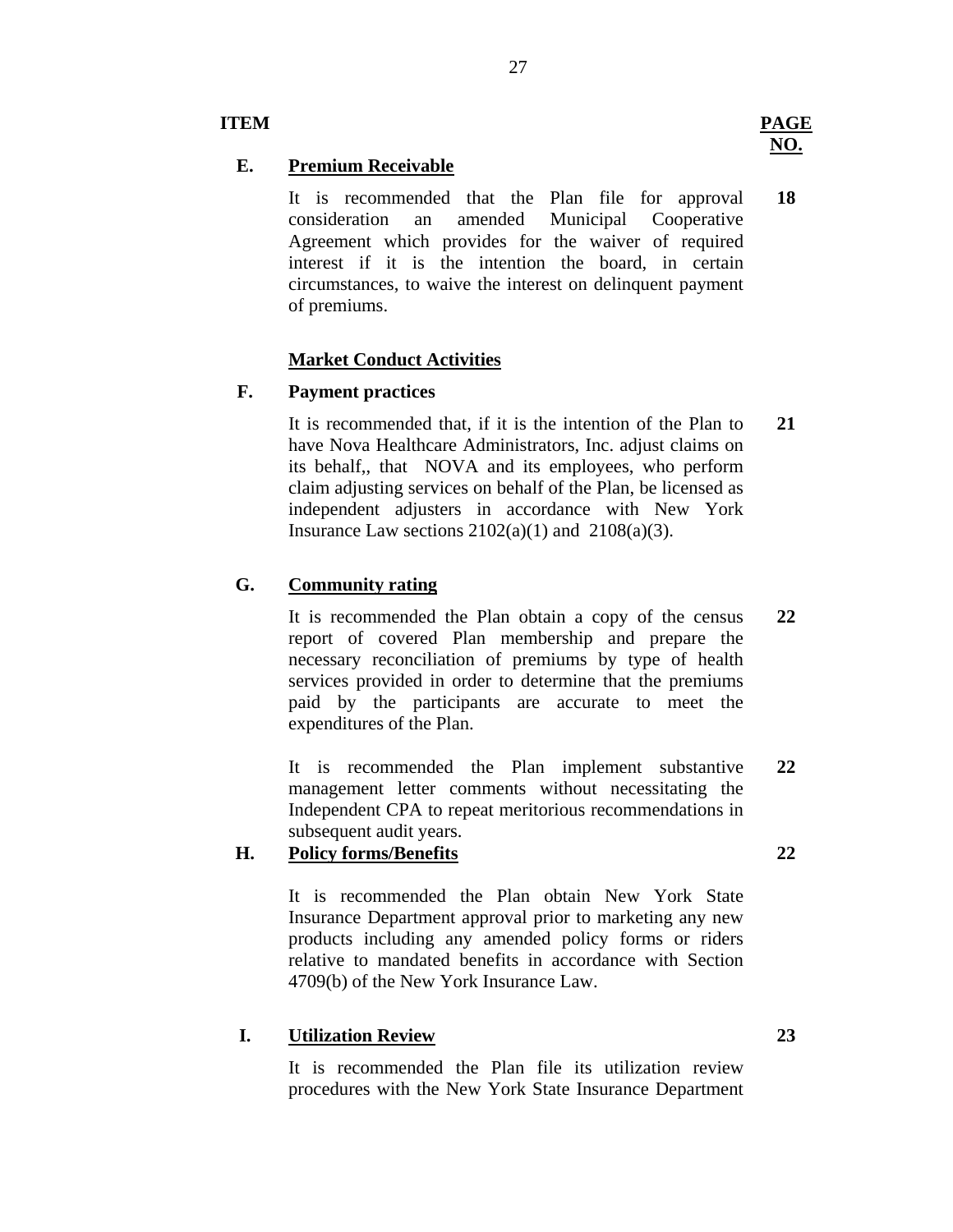in accordance with Section 4704(a)(8) of the New York Insurance Law.